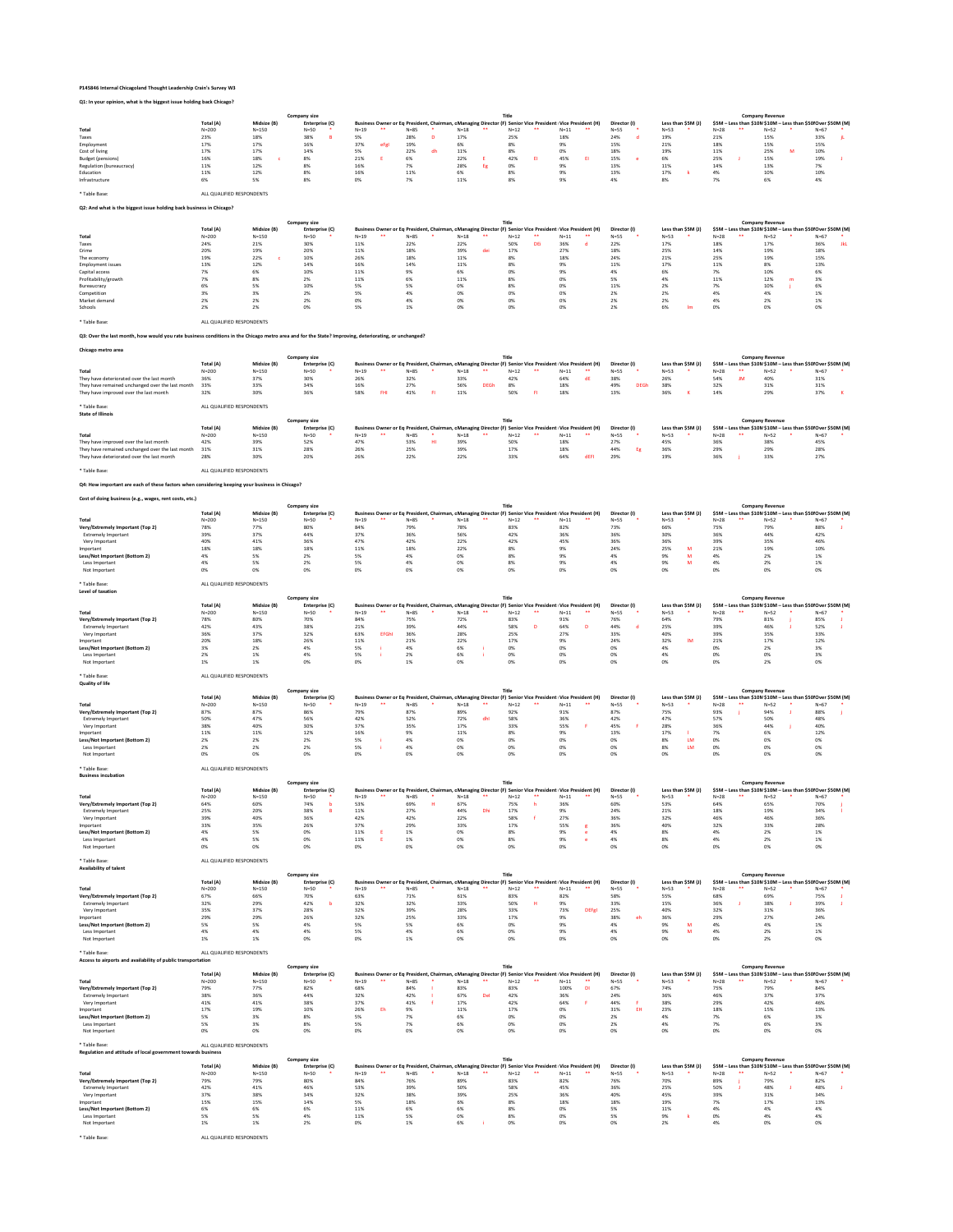## **Image of city**

\* Table Base: ALL QUALIFIED RESPONDENTS

**Proximity of other businesses**

### \* Table Base: ALL QUALIFIED RESPONDENTS

**Availability of infrastructure and utilities**

\* Table Base: ALL QUALIFIED RESPONDENTS

\* Table Base: ALL QUALIFIED RESPONDENTS **Quality of local schools**

## \* Table Base: ALL QUALIFIED RESPONDENTS

|                                  |           | <b>Company size</b> |                |        |  |      |      |          |       |                                                                                                           |              |        |                    |        | <b>Company Revenue</b> |                                                              |  |
|----------------------------------|-----------|---------------------|----------------|--------|--|------|------|----------|-------|-----------------------------------------------------------------------------------------------------------|--------------|--------|--------------------|--------|------------------------|--------------------------------------------------------------|--|
|                                  | Total (A) | Midsize (B)         | Enterprise (C) |        |  |      |      |          |       | Business Owner or Eq President, Chairman, cManaging Director (F) Senior Vice President Vice President (H) | Director (I) |        | Less than \$5M (J) |        |                        | \$5M – Less than \$10M \$10M – Less than \$50 Over \$50M (M) |  |
| <b>Total</b>                     | $N = 200$ | $N = 150$           | $N = 50$       | $N=19$ |  | N=85 | N=18 | $N = 12$ | $***$ | $N=11$                                                                                                    | $N = 55$     | $N=53$ |                    | $N=28$ | $N = 52$               | $N=67$                                                       |  |
| Very/Extremely Important (Top 2) | 70%       | 68%                 | 74%            | 68%    |  | 68%  | 83%  | 92%      |       | 82%                                                                                                       | 60%          | 51%    |                    | 71%    | 71%                    | 82%                                                          |  |
| <b>Extremely Important</b>       | 34%       | 31%                 | 42%            | 32%    |  | 28%  | 56%  | 67%      |       | 36%                                                                                                       | 29%          | 15%    |                    | 32%    | 40%                    | 45%                                                          |  |
| Very Important                   | 36%       | 37%                 | 32%            | 37%    |  | 40%  | 28%  | 25%      |       | 45%                                                                                                       | 31%          |        |                    | 39%    | 31%                    | 37%                                                          |  |
| Important                        | 21%       | 23%                 | 16%            | 21%    |  | 21%  | 11%  |          |       |                                                                                                           | 31%          |        |                    | 21%    | 23%                    | 12%                                                          |  |
| Less/Not Important (Bottom 2)    | 10%       |                     | 10%            | 11%    |  | 11%  |      | 8%       |       |                                                                                                           | 9%           | 19%    |                    | 7%     |                        |                                                              |  |
| Less Important                   | 9%        |                     | 10%            |        |  | 11%  |      |          |       |                                                                                                           | 9%           |        |                    |        |                        |                                                              |  |
| Not Important                    |           |                     |                | 11%    |  |      |      |          |       |                                                                                                           |              |        |                    |        |                        |                                                              |  |

\* Table Base: ALL QUALIFIED RESPONDENTS

**Q5: Over the last month, how would you rate Chicago's overall performance in the following categories?**

|                                  |           | <b>Company size</b> |                |          |    |          |          | Title    |    |                                                                                                              |              |        |                    |          | <b>Company Revenue</b>                                       |          |  |
|----------------------------------|-----------|---------------------|----------------|----------|----|----------|----------|----------|----|--------------------------------------------------------------------------------------------------------------|--------------|--------|--------------------|----------|--------------------------------------------------------------|----------|--|
|                                  | Total (A) | Midsize (B)         | Enterprise (C) |          |    |          |          |          |    | Business Owner or Eq President, Chairman, c Managing Director (F) Senior Vice President   Vice President (H) | Director (I) |        | Less than \$5M (J) |          | \$5M – Less than \$10M \$10M – Less than \$50 Over \$50M (M) |          |  |
| Total                            | $N = 200$ | $N = 150$           | $N=50$         | $N = 19$ | ** | $N = 85$ | $N = 18$ | $N = 12$ | ** | $N=11$                                                                                                       | $N = 55$     | $N=53$ |                    | $N = 28$ | $N = 52$                                                     | $N = 67$ |  |
| Very/Extremely Important (Top 2) | 66%       | 64%                 | 70%            | 58%      |    | 69%      | 61%      | 92%      |    | 64%                                                                                                          | 58%          | 55%    |                    | 57%      | 69%                                                          | 75%      |  |
| <b>Extremely Important</b>       | 28%       | 26%                 | 34%            | 21%      |    | 32%      | 44%      | 58%      |    | 18%                                                                                                          | 15%          | 19%    |                    | 21%      | 29%                                                          | 37%      |  |
| Very Important                   | 38%       | 38%                 | 36%            | 37%      |    | 38%      | 17%      | 33%      |    | 45%                                                                                                          | 44%          | 36%    |                    | 36%      | 40%                                                          | 37%      |  |
| Important                        | 29%       | 30%                 | 26%            | 21%      |    | 27%      | 33%      | 8%       |    | 36%                                                                                                          | 36%          | 34%    |                    | 39%      | 217                                                          | 22%      |  |
| Less/Not Important (Bottom 2)    |           |                     |                | 21%      |    | 4%       |          |          |    |                                                                                                              |              | 11%    |                    | 47       |                                                              | 3%       |  |
| Less Important                   |           |                     |                | 16%      |    | 4%       |          |          |    |                                                                                                              |              |        |                    |          |                                                              |          |  |
| Not Important                    |           |                     |                |          |    |          |          |          |    |                                                                                                              |              |        |                    |          |                                                              |          |  |

|                                  |           |             | <b>Company size</b> |            |          |        | Title          |                                                                                                            |              |                    |          | <b>Company Revenue</b>                                      |        |
|----------------------------------|-----------|-------------|---------------------|------------|----------|--------|----------------|------------------------------------------------------------------------------------------------------------|--------------|--------------------|----------|-------------------------------------------------------------|--------|
|                                  | Total (A) | Midsize (B) | Enterprise (C)      |            |          |        |                | Business Owner or Eq President, Chairman, c Managing Director (F) Senior Vice President Vice President (H) | Director (I) | Less than \$5M (J) |          | \$5M – Less than \$10M\$10M – Less than \$50 Over \$50M (M) |        |
| Total                            | $N = 200$ | $N = 150$   | $N=50$              | N=19<br>** | $N = 85$ | $N=18$ | $N = 12$<br>** | $N=11$                                                                                                     | $N = 55$     | $N=53$             | $N = 28$ | $N = 57$                                                    | $N=67$ |
| Very/Extremely Important (Top 2) | 78%       | 77%         | 78%                 | 68%        | 80%      | 83%    | 83%            | 73%                                                                                                        | 75%          | 66%                | 86%      | 87%                                                         | 76%    |
| <b>Extremely Important</b>       | 39%       | 40%         | 36%                 | 26%        | 41%      | 67%    | 33%            | 36%                                                                                                        | 33%          | 34%                | 57%      |                                                             | 37%    |
| Very Important                   | 39%       | 37%         | 42%                 | 42%        | 39%      | 17%    | 50%            | 36%                                                                                                        | 42%          |                    | 29%      |                                                             | 39%    |
| Important                        | 18%       | 19%         | 16%                 | 21%        | 16%      | 17%    |                | 27%                                                                                                        | 20%          | 23%                | 14%      | 12%                                                         | 21%    |
| Less/Not Important (Bottom 2)    |           |             |                     | 11%        |          |        |                |                                                                                                            |              | 11%                | 0%       |                                                             |        |
| Less Important                   |           |             |                     | ⊥1%        |          |        |                |                                                                                                            |              |                    |          |                                                             |        |
| Not Important                    |           |             |                     |            |          |        |                |                                                                                                            |              |                    |          |                                                             |        |

\* Table Base: ALL QUALIFIED RESPONDENTS

|  | ALL QUALIFIED RESPONDEN |
|--|-------------------------|
|  |                         |

| Availability of parks and open spaces |           |             |                     |        |    |          |          |                                                                                                             |    |          |              |     |                    |        |                        |                                                              |        |  |
|---------------------------------------|-----------|-------------|---------------------|--------|----|----------|----------|-------------------------------------------------------------------------------------------------------------|----|----------|--------------|-----|--------------------|--------|------------------------|--------------------------------------------------------------|--------|--|
|                                       |           |             | <b>Company size</b> |        |    |          |          | <b>Title</b>                                                                                                |    |          |              |     |                    |        | <b>Company Revenue</b> |                                                              |        |  |
|                                       | Total (A) | Midsize (B) | Enterprise (C)      |        |    |          |          | Business Owner or Eq President, Chairman, cManaging Director (F) Senior Vice President   Vice President (H) |    |          | Director (I) |     | Less than \$5M (J) |        |                        | \$5M - Less than \$10M \$10M - Less than \$50 Over \$50M (M) |        |  |
| <b>Total</b>                          | $N = 200$ | $N = 150$   | $N=50$              | $N=19$ | ** | $N = 85$ | $N = 18$ | $N=12$                                                                                                      | ** | $N = 11$ | $N=55$       |     | $N=53$             | $N=28$ |                        | $N=52$                                                       | $N=67$ |  |
| Very/Extremely Important (Top 2)      | 59%       | 59%         | 56%                 | 68%    |    | 66%      | 67%      | 58%                                                                                                         |    | 55%      | 42%          |     | 53%                | 68%    |                        | 54%                                                          | 63%    |  |
| <b>Extremely Important</b>            | 20%       | 19%         | 24%                 | 11%    |    | 27%      | 17%      | 33%                                                                                                         |    | 9%       | 13%          |     | 17%                | 14%    |                        | 21%                                                          | 24%    |  |
| Very Important                        | 39%       | 41%         | 32%                 | 58%    |    | 39%      | 50%      | 25%                                                                                                         |    | 45%      | 29%          |     | 36%                | 54%    |                        | 33%                                                          | 39%    |  |
| Important                             | 30%       | 28%         | 36%                 | 21%    |    | 27%      | 6%       | 25%                                                                                                         |    | 36%      | 45%          | dEF | 32%                | 18%    |                        | 35%                                                          | 30%    |  |
| Less/Not Important (Bottom 2)         | 12%       | 13%         | 8%                  | 11%    |    | 7%       | 28%      | 17%                                                                                                         |    |          | 13%          |     | 15%                | 14%    |                        | 12%                                                          |        |  |
| Less Important                        | 10%       | 11%         | 6%                  |        |    | 7%       | 22%      | 17%                                                                                                         |    |          | 11%          |     | 13%                | 14%    |                        | 10%                                                          | 6%     |  |
| Not Important                         | 2%        | 1%          | 2%                  |        |    |          | 6%       | 0%                                                                                                          |    |          | 2%           |     | 2%                 | 0%     |                        | 2%                                                           |        |  |

|                                  |           |             | <b>Company size</b> |              |        |      | Title                                                                                                      |                |              |                    |          | <b>Company Revenue</b>                                       |        |
|----------------------------------|-----------|-------------|---------------------|--------------|--------|------|------------------------------------------------------------------------------------------------------------|----------------|--------------|--------------------|----------|--------------------------------------------------------------|--------|
|                                  | Total (A) | Midsize (B) | Enterprise (C)      |              |        |      | Business Owner or Eq President, Chairman, c Managing Director (F) Senior Vice President Vice President (H) |                | Director (I) | Less than \$5M (J) |          | \$5M – Less than \$10M \$10M – Less than \$50 Over \$50M (M) |        |
| <b>Total</b>                     | $N = 200$ | $N = 150$   | $N=50$              | **<br>$N=19$ | $N=85$ | N=18 | $N = 12$<br>**                                                                                             | **<br>$N = 11$ | $N=55$       | $N=53$             | $N = 28$ | $N=52$                                                       | $N=67$ |
| Very/Extremely Important (Top 2) | 80%       | 77%         | 88%                 | 74%          | 85%    | 89%  | 83%                                                                                                        | 64%            | 73%          | 72%                | 79%      | 87%                                                          | 81%    |
| <b>Extremely Important</b>       | 46%       | 46%         | 46%                 | 47%          | 46%    | 50%  | 67%                                                                                                        | 36%            | 42%          | 38%                | 46%      | 50%                                                          | 49%    |
| Very Important                   | 34%       | 31%         | 42%                 | 26%          | 39%    | 39%  | 17%                                                                                                        | 27%            | 31%          | 34%                | 32%      | 37%                                                          | 31%    |
| Important                        | 15%       | 17%         | 10%                 | 21%          | 9%     |      | 17%                                                                                                        | 36%            |              | 19%                | 11%      | 12%                                                          | 16%    |
| Less/Not Important (Bottom 2)    | 6%        |             |                     |              |        |      |                                                                                                            |                |              | 9%                 | 11%      | 2%                                                           |        |
| Less Important                   | 6%        |             |                     |              |        |      |                                                                                                            |                |              |                    | 11%      | 2%                                                           |        |
| Not Important                    |           |             |                     |              |        |      |                                                                                                            |                |              |                    |          |                                                              |        |

### \* Table Base: ALL QUALIFIED RESPONDENTS

| <b>Public safety</b>             |           |             |                     |              |      |      |              |                                                                                                           |              |                    |        |                                                              |        |
|----------------------------------|-----------|-------------|---------------------|--------------|------|------|--------------|-----------------------------------------------------------------------------------------------------------|--------------|--------------------|--------|--------------------------------------------------------------|--------|
|                                  |           |             | <b>Company size</b> |              |      |      | <b>Title</b> |                                                                                                           |              |                    |        | <b>Company Revenue</b>                                       |        |
|                                  | Total (A) | Midsize (B) | Enterprise (C)      |              |      |      |              | Business Owner or Eq President, Chairman, cManaging Director (F) Senior Vice President Vice President (H) | Director (I) | Less than \$5M (J) |        | \$5M – Less than \$10M \$10M – Less than \$50 Over \$50M (M) |        |
| <b>Total</b>                     | $N = 200$ | $N = 150$   | $N=50$              | **<br>$N=19$ | N=85 | N=18 | $N = 12$     | $N=11$                                                                                                    | $N = 55$     | $N=53$             | $N=28$ | $N=52$                                                       | $N=67$ |
| Very/Extremely Important (Top 2) | 88%       | 89%         | 82%                 | 95%          | 88%  | 89%  | 83%          | 82%                                                                                                       | 85%          | 85%                | 89%    | 88%                                                          | 88%    |
| <b>Extremely Important</b>       | 59%       | 57%         | 64%                 | 63%          | 55%  | 72%  | 58%          | 55%                                                                                                       | 60%          | 49%                | 68%    | 60%                                                          | 63%    |
| Very Important                   | 29%       | 32%         | 18%                 | 32%          | 33%  | 17%  | 25%          | 27%                                                                                                       | 25%          | 36%                | 21%    | 29%                                                          | 25%    |
| Important                        | 10%       |             | 16%                 | 5%           | 11%  |      | 8%           | 18%                                                                                                       | 11%          | 13%                |        | 12%                                                          | 10%    |
| Less/Not Important (Bottom 2)    | 3%        |             | 2%                  | 0%           | 1%   |      | 8%           | 0%                                                                                                        | 4%           | 2%                 | 11%    | 0%                                                           |        |
| Less Important                   | 3%        |             |                     | 0%           | 1%   |      |              | 0%                                                                                                        |              | 2%                 | 11%    | 0%                                                           |        |
| Not Important                    |           |             |                     |              |      |      |              | 0%                                                                                                        |              |                    |        |                                                              | 0%     |

| Cost of doing business (e.g., wages, rent costs, etc.) |           |             |                     |        |                                                                                                           |        |          |        |    |              |        |                     |        |     |                        |                                                              |  |
|--------------------------------------------------------|-----------|-------------|---------------------|--------|-----------------------------------------------------------------------------------------------------------|--------|----------|--------|----|--------------|--------|---------------------|--------|-----|------------------------|--------------------------------------------------------------|--|
|                                                        |           |             | <b>Company size</b> |        |                                                                                                           |        |          |        |    |              |        |                     |        |     | <b>Company Revenue</b> |                                                              |  |
|                                                        | Total (A) | Midsize (B) | Enterprise (C)      |        | Business Owner or Eq President, Chairman, cManaging Director (F) Senior Vice President Vice President (H) |        |          |        |    | Director (I) |        | Less than $$5M$ (J) |        |     |                        | \$5M - Less than \$10M \$10M - Less than \$50 Over \$50M (M) |  |
| <b>Total</b>                                           | $N = 200$ | $N = 150$   | $N = 50$            | $N=19$ | $N = 85$                                                                                                  | $N=18$ | $N = 12$ | $N=11$ | ∗∗ | $N = 55$     | $N=53$ |                     | $N=28$ |     | $N=52$                 | $N = 67$                                                     |  |
| Good/Excellent (Top 2)                                 | 49%       | 45%         | 58%                 | 42%    | 61%                                                                                                       | 39%    | 42%      | 27%    |    | 40%          | 42%    |                     | 39%    |     | 50%                    | 57%                                                          |  |
| Excellent                                              | 18%       | 17%         | 20%                 | 11%    | 25%                                                                                                       | 22%    | 17%      | 9%     |    | 11%          | 19%    |                     | 25%    |     | 13%                    | 18%                                                          |  |
| Good                                                   | 31%       | 28%         | 38%                 | 32%    | 36%                                                                                                       | 17%    | 25%      | 18%    |    | 29%          | 23%    |                     | 14%    |     |                        | 39%                                                          |  |
| Fair                                                   | 25%       | 27%         | 20%                 | 16%    | 24%                                                                                                       | 28%    | 17%      | 36%    |    | 29%          | 40%    |                     | 21%    |     | 25%                    | 15%                                                          |  |
| <b>Poor/Very Poor (Bottom 2)</b>                       | 27%       | 28%         | 22%                 | 42%    | 15%                                                                                                       | 33%    | 42%      | 36%    |    | 31%          | 19%    |                     | 39%    |     | 25%                    | 28%                                                          |  |
| Poor                                                   | 17%       | 17%         | 14%                 | 26%    | 12%                                                                                                       | 11%    | 17%      | 27%    |    | 20%          | 13%    |                     | 39%    | JLM | 10%                    | 15%                                                          |  |
| Very Poor                                              | 10%       | 11%         |                     | 16%    | 4%                                                                                                        | 22%    | 25%      |        |    | 11%          |        |                     |        |     | 15%                    | 13%                                                          |  |

| Level of taxation         |           |             |                |              |             |          |                                                                                                           |              |                    |                                                              |          |
|---------------------------|-----------|-------------|----------------|--------------|-------------|----------|-----------------------------------------------------------------------------------------------------------|--------------|--------------------|--------------------------------------------------------------|----------|
|                           |           |             | Company size   |              |             |          | Title                                                                                                     |              |                    | <b>Company Revenue</b>                                       |          |
|                           | Total (A) | Midsize (B) | Enterprise (C) |              |             |          | Business Owner or Eq President, Chairman, cManaging Director (F) Senior Vice President Vice President (H) | Director (I) | Less than \$5M (J) | \$5M – Less than \$10M \$10M – Less than \$50 Over \$50M (M) |          |
| <b>Total</b>              | $N = 200$ | $N = 150$   | $N=50$         | $N=19$<br>** | N=85        | $N = 18$ | $N = 12$<br>$N = 11$                                                                                      | $N = 55$     | $N=53$             | $N = 52$<br>$N=28$                                           | $N = 67$ |
| Good/Excellent (Top 2)    | 41%       | 39%         | 48%            | 37%          | 54%         | 39%      | 36%<br>33%                                                                                                | 25%          | 40%                | 29%<br>35%                                                   | 52%      |
| Excellent                 | 16%       | 13%         | 24%            |              | 27%<br>Dfhl | 6%       | 0%<br>8%                                                                                                  | 11%          | 19%                | 6%                                                           | 24%      |
| Good                      | 26%       | 26%         | 24%            | 37%          | 27%         | 33%      | 25%<br>36%                                                                                                | 15%          | 21%                | 21%<br>29%                                                   | 28%      |
| Fair                      | 29%       | 33%         | 16%            | 47%          | 22%         | 33%      | 17%<br>18%                                                                                                | 35%          | 40%                | 29%<br>35%                                                   | 15%      |
| Poor/Very Poor (Bottom 2) | 31%       | 29%         | 36%            | 16%          | 24%         | 28%      | 45%<br>50%<br>De                                                                                          | 40%          | 21%                | 43%<br>31%                                                   | 33%      |
| Poor                      | 18%       | 17%         | 20%            | 5%           | 19%         | 6%       | 27%<br>25%                                                                                                | 22%          | 19%                | 36%<br>19%                                                   | 9%       |
| Very Poor                 | 13%       | 11%         | 16%            | 11%          |             | 22%      | 25%<br>18%                                                                                                |              |                    |                                                              | 24%      |

| <b>Quality of life</b>                                       |                           |             |                     |                   |                                                                                                              |     |                 |              |          |        |       |              |        |                    |        |       |                                                              |              |        |      |
|--------------------------------------------------------------|---------------------------|-------------|---------------------|-------------------|--------------------------------------------------------------------------------------------------------------|-----|-----------------|--------------|----------|--------|-------|--------------|--------|--------------------|--------|-------|--------------------------------------------------------------|--------------|--------|------|
|                                                              |                           |             | <b>Company size</b> |                   |                                                                                                              |     |                 | <b>Title</b> |          |        |       |              |        |                    |        |       | <b>Company Revenue</b>                                       |              |        |      |
|                                                              | Total (A)                 | Midsize (B) | Enterprise (C)      |                   | Business Owner or Eq President, Chairman, c Managing Director (F) Senior Vice President   Vice President (H) |     |                 |              |          |        |       | Director (I) |        | Less than \$5M (J  |        |       | \$5M - Less than \$10M \$10M - Less than \$50 Over \$50M (M) |              |        |      |
| <b>Total</b>                                                 | $N = 200$                 | $N = 150$   | $N=50$              | $***$<br>$N = 19$ | $N=85$                                                                                                       |     | $***$<br>$N=18$ | $N=12$       |          | $N=11$ | **    | $N=55$       | $N=53$ |                    | $N=28$ | $***$ | $N=52$                                                       |              | $N=67$ |      |
| Good/Excellent (Top 2)                                       | 59%                       | 57%         | 64%                 | 58%               | 67%                                                                                                          |     | 67%             | 50%          |          | 45%    |       | 49%          | 60%    |                    | 61%    |       | 54%                                                          |              | 61%    |      |
| Excellent                                                    | 19%                       | 15%         | 32%<br>B            | 21%               | 26%                                                                                                          | hi  | 11%             | 25%          | <b>h</b> | 0%     |       | 13%          | 15%    |                    | 14%    |       | 13%                                                          |              | 28%    |      |
| Good                                                         | 40%                       | 43%         | 32%                 | 37%               | 41%                                                                                                          |     | 56%             | 25%          |          | 45%    |       | 36%          | 45%    |                    | 46%    |       | 40%                                                          |              | 33%    |      |
| Fair                                                         | 26%                       | 29%         | 16%                 | 32%               | 21%                                                                                                          |     | 11%             | 17%          |          | 27%    |       | 36%<br>eF    | 30%    |                    | 14%    |       | 33%                                                          |              | 21%    |      |
| Poor/Very Poor (Bottom 2)                                    | 16%                       | 14%         | 20%                 | 11%               | 12%                                                                                                          |     | 22%             | 33%          | e.       | 27%    |       | 15%          | 9%     |                    | 25%    |       | 13%                                                          |              | 18%    |      |
| Poor                                                         | 11%                       | 9%          | 14%                 | 11%               | 7%                                                                                                           |     | 17%             | 25%          |          | 18%    |       | 9%           | 6%     |                    | 25%    |       | 4%                                                           |              | 13%    |      |
| Very Poor                                                    | 5%                        | 5%          | 6%                  | 0%                | 5%                                                                                                           |     | 6%              | 8%           |          | 9%     |       | 5%           | 4%     |                    | 0%     |       | 10%                                                          |              | 4%     |      |
| * Table Base:                                                | ALL QUALIFIED RESPONDENTS |             |                     |                   |                                                                                                              |     |                 |              |          |        |       |              |        |                    |        |       |                                                              |              |        |      |
| <b>Business incubation</b>                                   |                           |             |                     |                   |                                                                                                              |     |                 |              |          |        |       |              |        |                    |        |       |                                                              |              |        |      |
|                                                              |                           |             | <b>Company size</b> |                   |                                                                                                              |     |                 | <b>Title</b> |          |        |       |              |        |                    |        |       | <b>Company Revenue</b>                                       |              |        |      |
|                                                              | Total (A)                 | Midsize (B) | Enterprise (C)      |                   | Business Owner or Eq President, Chairman, cManaging Director (F) Senior Vice President Vice President (H)    |     |                 |              |          |        |       | Director (I) |        | Less than \$5M (J  |        |       | \$5M - Less than \$10M \$10M - Less than \$50 Over \$50M (M) |              |        |      |
| <b>Total</b>                                                 | $N = 200$                 | $N = 150$   | $N=50$              | **<br>$N = 19$    | $N = 85$                                                                                                     |     | $***$<br>$N=18$ | $N=12$       | $***$    | $N=11$ | **    | $N=55$       | $N=53$ |                    | $N=28$ | **    | $N=52$                                                       |              | $N=67$ |      |
| Good/Excellent (Top 2)                                       | 59%                       | 58%         | 60%                 | 47%               | 69%                                                                                                          | dFI | 44%             | 58%          |          | 64%    |       | 49%          | 55%    |                    | 57%    |       | 50%                                                          |              | 69%    |      |
| Excellent                                                    | 22%                       | 21%         | 24%                 | 16%               | 27%                                                                                                          |     | 22%             | 25%          |          | 0%     |       | 18%          | 17%    |                    | 21%    |       | 17%                                                          |              | 28%    |      |
| Good                                                         | 37%                       | 37%         | 36%                 | 32%               | 42%                                                                                                          |     | 22%             | 33%          |          | 64%    | -FI   | 31%          | 38%    |                    | 36%    |       | 33%                                                          |              | 40%    |      |
| Fair                                                         | 27%                       | 25%         | 30%                 | 26%               | 21%                                                                                                          |     | 33%             | 25%          |          | 18%    |       | 35%          | 30%    |                    | 21%    |       | 35%                                                          | m            | 19%    |      |
| Poor/Very Poor (Bottom 2)                                    | 15%                       | 17%         | 10%                 | 26%               | 9%                                                                                                           |     | 22%             | 17%          |          | 18%    |       | 16%          | 15%    |                    | 21%    |       | 15%                                                          |              | 12%    |      |
| Poor                                                         | 12%                       | 13%         | 8%                  | 26%               | 7%                                                                                                           |     | 17%             | 8%           |          | 9%     |       | 13%          | 13%    |                    | 21%    | Im    | 8%                                                           |              | 9%     |      |
| Very Poor                                                    | 4%                        | 4%          | 2%                  | 0%                | 2%                                                                                                           |     | 6%              | 8%           |          | 9%     |       | 4%           | 2%     |                    | 0%     |       | 8%                                                           |              | 3%     |      |
| * Table Base:                                                | ALL QUALIFIED RESPONDENTS |             |                     |                   |                                                                                                              |     |                 |              |          |        |       |              |        |                    |        |       |                                                              |              |        |      |
| <b>Availability of talent</b>                                |                           |             |                     |                   |                                                                                                              |     |                 |              |          |        |       |              |        |                    |        |       |                                                              |              |        |      |
|                                                              |                           |             | <b>Company size</b> |                   |                                                                                                              |     |                 | <b>Title</b> |          |        |       |              |        |                    |        |       | <b>Company Revenue</b>                                       |              |        |      |
|                                                              | Total (A)                 | Midsize (B) | Enterprise (C)      |                   | Business Owner or Eq President, Chairman, c Managing Director (F) Senior Vice President   Vice President (H) |     |                 |              |          |        |       | Director (I) |        | Less than \$5M (J  |        |       | \$5M - Less than \$10M \$10M - Less than \$50 Over \$50M (M) |              |        |      |
| <b>Total</b>                                                 | $N = 200$                 | $N = 150$   | $N=50$              | $***$<br>$N=19$   | $N=85$                                                                                                       |     | $***$<br>$N=18$ | $N=12$       | $***$    | $N=11$ | $***$ | $N=55$       | $N=53$ |                    | $N=28$ | **    | $N=52$                                                       |              | $N=67$ |      |
| Good/Excellent (Top 2)                                       | 66%                       | 66%         | 64%                 | 68%               | 68%                                                                                                          |     | 67%             | 67%          |          | 82%    |       | 56%          | 64%    |                    | 54%    |       | 60%                                                          |              | 76%    | - KI |
| Excellent                                                    | 22%                       | 22%         | 20%                 | 16%               | 26%                                                                                                          |     | 17%             | 33%          |          | 9%     |       | 18%          | 23%    |                    | 21%    |       | 17%                                                          |              | 24%    |      |
| Good                                                         | 44%                       | 44%         | 44%                 | 53%               | 42%                                                                                                          |     | 50%             | 33%          |          | 73%    | egl   | 38%          | 42%    |                    | 32%    |       | 42%                                                          |              | 52%    |      |
| Fair                                                         | 25%                       | 23%         | 32%                 | 16%               | 24%                                                                                                          |     | 22%             | 25%          |          | 0%     |       | 36%          | 23%    |                    | 32%    |       | 27%                                                          |              | 22%    |      |
| Poor/Very Poor (Bottom 2)                                    | 10%                       | 11%         | 4%                  | 16%               | 8%                                                                                                           |     | 11%             | 8%           |          | 18%    |       | 7%           | 13%    | M                  | 14%    | M     | 13%                                                          | $\mathsf{M}$ | 1%     |      |
| Poor                                                         | 6%                        | 7%          | 4%                  | 16%               | 6%                                                                                                           |     | 6%              | 0%           |          | 9%     |       | 4%           | 13%    | IM                 | 11%    | M     | 4%                                                           |              | 0%     |      |
| Very Poor                                                    | 4%                        | 5%          | 0%                  | 0%                | 2%                                                                                                           |     | 6%              | 8%           |          | 9%     |       | 4%           | 0%     |                    | 4%     |       | 10%                                                          | JM           | 1%     |      |
| * Table Base:                                                | ALL QUALIFIED RESPONDENTS |             |                     |                   |                                                                                                              |     |                 |              |          |        |       |              |        |                    |        |       |                                                              |              |        |      |
| Access to airports and availability of public transportation |                           |             |                     |                   |                                                                                                              |     |                 |              |          |        |       |              |        |                    |        |       |                                                              |              |        |      |
|                                                              |                           |             | <b>Company size</b> |                   |                                                                                                              |     |                 | <b>Title</b> |          |        |       |              |        |                    |        |       | <b>Company Revenue</b>                                       |              |        |      |
|                                                              | Total (A)                 | Midsize (B) | Enterprise (C)      |                   | Business Owner or Eq President, Chairman, c Managing Director (F) Senior Vice President   Vice President (H) |     |                 |              |          |        |       | Director (I) |        | Less than \$5M (J) |        |       | \$5M - Less than \$10M \$10M - Less than \$50 Over \$50M (M) |              |        |      |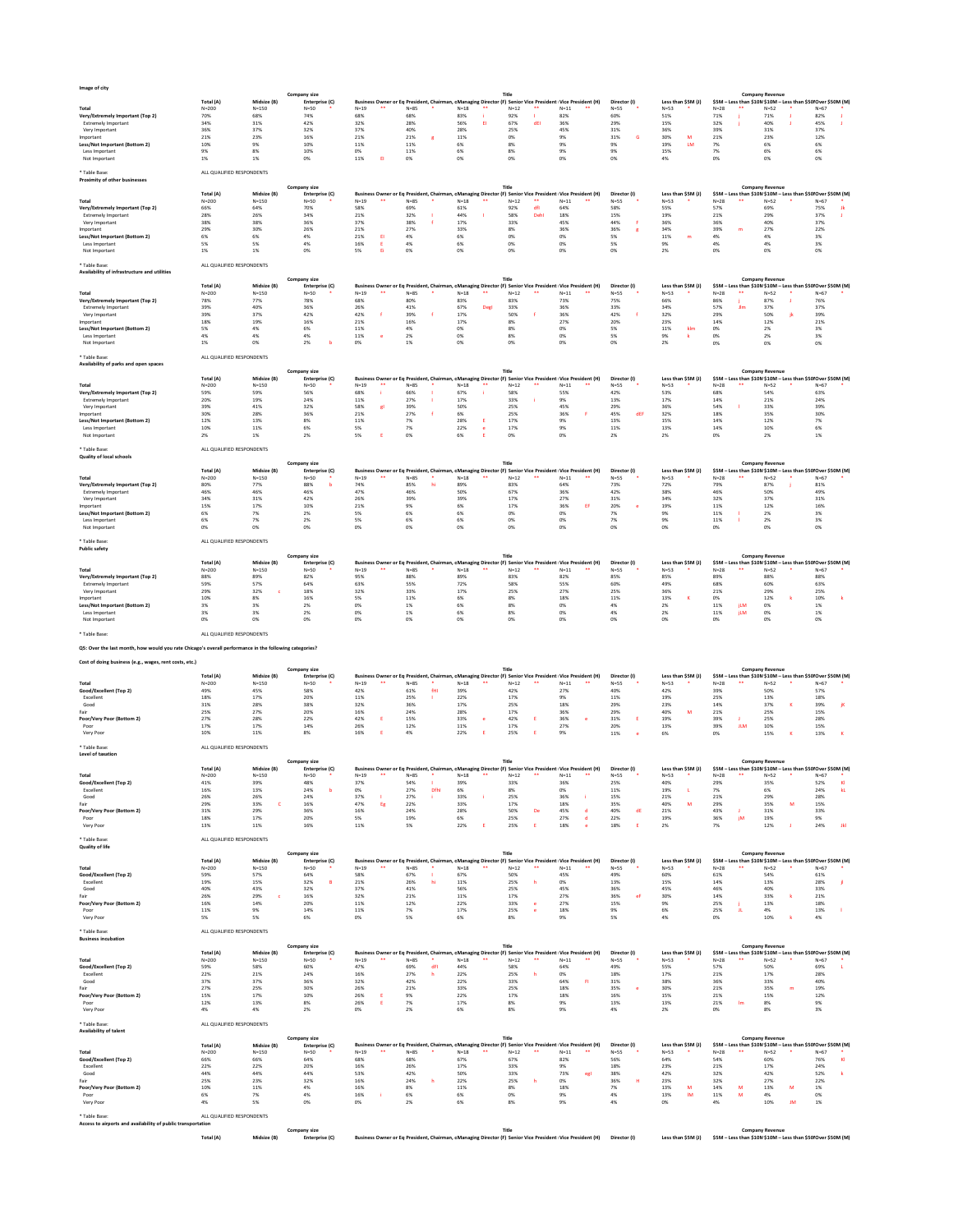| <b>Total</b>              | $N = 200$ | $N = 150$ | $N=50$ | $N=19$<br>** | $N=85$ | $N=18$<br>** | $N=12$<br>** | $N=11$<br>** | $N = 55$ | $N = 53$ | $N=28$       | $N=52$<br>** | $N=67$ |
|---------------------------|-----------|-----------|--------|--------------|--------|--------------|--------------|--------------|----------|----------|--------------|--------------|--------|
| Good/Excellent (Top 2)    | 75%       | 76%       | 72%    | 68%          | 75%    | 72%          | 75%          | 82%          | 76%      | 62%      | 79%          | 75%          | 84%    |
| Excellent                 | 28%       | 28%       | 26%    | 32%          | 28%    | 11%          | 33%          | 27%          | 29%      | 26%      | 29%          | 29%          | 27%    |
| Good                      | 48%       | 48%       | 46%    | 37%          | 47%    | 61%          | 42%          | 55%          | 47%      | 36%      | 50%          | 46%          | 57%    |
| Fair                      | 15%       | 13%       | 20%    | 21%          | 13%    | 17%          | 17%          | 9%           | 15%      | 28%      | 14%          | 8%           | $Q_0$  |
| Poor/Very Poor (Bottom 2) | 11%       | 11%       | 8%     | 11%          | 12%    | 11%          | 8%           | 9%           | 9%       | 9%       | 1/0          | 17%          | 7%     |
| Poor                      |           |           | 6%     | 0%           | 8%     | 11%          | 0%           | 0%           | 5%       | 2/0      | 70/<br>$1\%$ | 10%          | U70    |
| Very Poor                 |           |           |        | 11%          | 4%     |              | 8%           | 9%           | 4%       | 8%       | 0%           |              | 1%     |

\* Table Base: ALL QUALIFIED RESPONDENTS

Poor 8% 9% 6% 0% 4% 6% 8% 18% dE 16% dE 4% 14% jL 2% 13% jL

Very Poor 10% 9% 12% 16% e 5% 22% E 25% E 9% 9% 8% 7% 12% 12%

\* Table Base: ALL QUALIFIED RESPONDENTS

|  | ALL QUALIFIED RESPONDEI |  |
|--|-------------------------|--|
|  |                         |  |

\* Table Base: ALL QUALIFIED RESPONDENTS

\* Table Base: ALL QUALIFIED RESPONDENTS

**Availability of infrastructure and utilities**

|                           | Total (A) | Midsize (B) | Enterprise (C) |          |          |            |                | Business Owner or Eq President, Chairman, cManaging Director (F) Senior Vice President Vice President (H) | Director (I) | Less than \$5M (J) |           | \$5M – Less than \$10M\$10M – Less than \$50 Over \$50M (M) |      |
|---------------------------|-----------|-------------|----------------|----------|----------|------------|----------------|-----------------------------------------------------------------------------------------------------------|--------------|--------------------|-----------|-------------------------------------------------------------|------|
| Total                     | N=200     | $N = 150$   | $N=50$         | $N = 19$ | $N = 85$ | $N = 18$   | **<br>$N = 12$ | $N = 11$                                                                                                  | N=55         | $N=53$             | $N=28$    | $N = 52$                                                    | N=67 |
| Good/Excellent (Top 2)    | 57%       | 65%         | 72%            | 74%      | 73%      | 61%        | 58%            | 55%                                                                                                       |              | 58%                | 68%       | 65%                                                         | 73%  |
| Excellent                 | 25%       | 23%         | 32%            |          | 29%      | 33%        | 25%            |                                                                                                           | 16%          | 25%                | 25%       | 13%                                                         |      |
| Good                      |           | 42%         |                | 42%      | 44%      | <b>28%</b> |                | 45%                                                                                                       | 44%          |                    | 43%       | 52%                                                         |      |
|                           | 18%       | 18%         | 18%            |          | 14%      | 22%        | 25%            |                                                                                                           | 24%          | 21%                | 11%       | 7170                                                        | 16%  |
| Poor/Very Poor (Bottom 2) | 16%       | 17%         | 10%            | 21%      | 13%      | 17%        | 17%            | 18%                                                                                                       | 16%          | 21%                | 21%       | 13%                                                         | 10%  |
| Poor                      | 11%       | 12%         |                | 21%      |          | 11%        |                |                                                                                                           | 11%          | 17%                | 21%<br>LM | 6%                                                          |      |
| Very Poor                 |           |             |                |          |          |            |                |                                                                                                           |              |                    |           |                                                             |      |

| ALL QUALIFIED RESPONDENTS |
|---------------------------|
|                           |

\* Table Base: ALL QUALIFIED RESPONDENTS

**Quality of local schools**

| Taple Dase.                                                  | ALL QUALITILD RESPONDENTS |             |                |              |            |                |                   |                                                                                                            |              |                    |        |                                                              |        |  |
|--------------------------------------------------------------|---------------------------|-------------|----------------|--------------|------------|----------------|-------------------|------------------------------------------------------------------------------------------------------------|--------------|--------------------|--------|--------------------------------------------------------------|--------|--|
| Regulation and attitude of local government towards business |                           |             |                |              |            |                |                   |                                                                                                            |              |                    |        |                                                              |        |  |
|                                                              |                           |             | Company size   |              |            |                | Title             |                                                                                                            |              |                    |        | <b>Company Revenue</b>                                       |        |  |
|                                                              | Total (A)                 | Midsize (B) | Enterprise (C) |              |            |                |                   | Business Owner or Eq President, Chairman, c Managing Director (F) Senior Vice President Vice President (H) | Director (I) | Less than $$5M(J)$ |        | \$5M - Less than \$10M \$10M - Less than \$50 Over \$50M (M) |        |  |
| <b>Total</b>                                                 | $N = 200$                 | $N = 150$   | $N = 50$       | $N=19$<br>** | $N = 85$   | **<br>$N = 18$ | $***$<br>$N = 12$ | $N=11$<br>**                                                                                               | $N=55$       | $N=53$             | $N=28$ | $N=52$                                                       | $N=67$ |  |
| <b>Good/Excellent (Top 2)</b>                                | 55%                       | 52%         | 62%            | 58%          | 66%<br>FHI | 39%            | 58%               | 27%                                                                                                        | 45%          | 55%                | 54%    | 52%                                                          | 57%    |  |
| Excellent                                                    | 21%                       | 18%         | 30%            | 21%          | 28%        | 17%            | 25%               | 9%                                                                                                         | 13%          | 21%                | 7%     |                                                              | 30%    |  |
| Good                                                         | 34%                       | 34%         | 32%            | 37%          | 38%        | 22%            | 33%               | 18%                                                                                                        | 33%          | 34%                | 46%    | 35%                                                          | 27%    |  |
| Fair                                                         | 28%                       | 30%         | 20%            | 26%          | 26%        | 33%            | 8%                | 45%                                                                                                        | 29%          | 34%                | 25%    | 35%                                                          | 18%    |  |
| Poor/Very Poor (Bottom 2)                                    | 18%                       | 18%         | 18%            | 16%          | 8%         | 28%            | 33%               | 27%                                                                                                        | 25%          | 11%                | 21%    | 13%                                                          | 25%    |  |
|                                                              |                           |             |                |              |            |                |                   |                                                                                                            |              |                    |        |                                                              |        |  |

#### \* Table Base: ALL QUALIFIED RESPONDENTS

| Image of city                 |           |             |                     |          |    |      |                                                                                                            |          |    |      |              |        |                    |        |    |                        |                                                              |  |
|-------------------------------|-----------|-------------|---------------------|----------|----|------|------------------------------------------------------------------------------------------------------------|----------|----|------|--------------|--------|--------------------|--------|----|------------------------|--------------------------------------------------------------|--|
|                               |           |             | <b>Company size</b> |          |    |      |                                                                                                            | Title    |    |      |              |        |                    |        |    | <b>Company Revenue</b> |                                                              |  |
|                               | Total (A) | Midsize (B) | Enterprise (C)      |          |    |      | Business Owner or Eq President, Chairman, c Managing Director (F) Senior Vice President Vice President (H) |          |    |      | Director (I) |        | Less than \$5M (J) |        |    |                        | \$5M – Less than \$10M \$10M – Less than \$50 Over \$50M (M) |  |
| <b>Total</b>                  | $N = 200$ | $N = 150$   | $N=50$              | $N = 19$ | ** | N=85 | $N=18$                                                                                                     | $N = 12$ | ** | N=11 | $N = 55$     | $N=53$ |                    | $N=28$ | ∗∗ | $N=52$                 | $N=67$                                                       |  |
| <b>Good/Excellent (Top 2)</b> | 56%       | 55%         | 60%                 | 58%      |    | 67%  | 39%                                                                                                        | 50%      |    | 55%  | 45%          | 60%    |                    | 57%    |    | 54%                    | 54%                                                          |  |
| Excellent                     | 21%       | 20%         | 24%                 | 21%      |    | 28%  | 17%                                                                                                        | 50%      |    | 0%   |              | 19%    |                    | 29%    |    | 17%                    | 22%                                                          |  |
| Good                          | 35%       | 35%         | 36%                 | 37%      |    | 39%  | 22%                                                                                                        | 0%       |    | 55%  | 36%          | 42%    |                    | 29%    |    | 37%                    | 31%                                                          |  |
| Fair                          | 22%       | 22%         | 20%                 | 21%      |    | 15%  | 39%                                                                                                        | 8%       |    | 18%  | 29%          | 19%    |                    | 11%    |    | 27%                    | 24%                                                          |  |
| Poor/Very Poor (Bottom 2)     | 23%       | 23%         | 20%                 | 21%      |    | 18%  | 22%                                                                                                        | 42%      |    | 27%  | 25%          | 21%    |                    | 32%    |    | 19%                    | 22%                                                          |  |
| Poor                          | 18%       | 18%         | 16%                 | 16%      |    | 15%  | 11%                                                                                                        | 33%      |    | 18%  | 20%          | 19%    |                    | 29%    |    | 13%                    | 15%                                                          |  |
| Very Poor                     |           |             |                     | 50       |    |      | 11%                                                                                                        | 8%       |    | 9%   |              | no.    |                    |        |    | 6%                     |                                                              |  |

| <b>Proximity of other businesses</b> |           |             |                     |              |          |                |              |                                                                                                             |              |                    |              |                                                              |        |
|--------------------------------------|-----------|-------------|---------------------|--------------|----------|----------------|--------------|-------------------------------------------------------------------------------------------------------------|--------------|--------------------|--------------|--------------------------------------------------------------|--------|
|                                      |           |             | <b>Company size</b> |              |          |                | Title        |                                                                                                             |              |                    |              | <b>Company Revenue</b>                                       |        |
|                                      | Total (A) | Midsize (B) | Enterprise (C)      |              |          |                |              | Business Owner or Eq President, Chairman, cManaging Director (F) Senior Vice President   Vice President (H) | Director (I) | Less than \$5M (J) |              | \$5M - Less than \$10M \$10M - Less than \$50 Over \$50M (M) |        |
| Total                                | $N = 200$ | $N = 150$   | $N = 50$            | **<br>$N=19$ | $N = 85$ | $N = 18$<br>** | **<br>$N=12$ | $N=11$<br>$***$                                                                                             | $N = 55$     | $N=53$             | $N=28$<br>** | $N=52$                                                       | $N=67$ |
| <b>Good/Excellent (Top 2)</b>        | 64%       | 66%         | 56%                 | 68%          | 66%      | 56%            | 67%          | 64%                                                                                                         | 60%          | 57%                | 50%          | 67%                                                          | 72%    |
| Excellent                            | 22%       | 20%         | 26%                 | 5%           | 32%      | 17%            | 8%           | 18%                                                                                                         | 16%          | 15%                | 25%          | 19%                                                          | 27%    |
| Good                                 | 42%       | 46%         | 30%                 | 63%          | 34%      | 39%            | 58%          | 45%                                                                                                         | 44%          | 42%                | 25%          | 48%                                                          | 45%    |
| Fair                                 | 28%       | 24%         | 38%                 | 26%          | 25%      | 28%            | 25%          | 18%                                                                                                         | 35%          | 34%                | 43%<br>Lm.   | 17%                                                          | 24%    |
| Poor/Very Poor (Bottom 2)            | 9%        | 10%         | 6%                  |              | 9%       | 17%            | 8%           | 18%                                                                                                         | 5%           | 9%                 | 7%           | 15%<br>M                                                     | 4%     |
| Poor                                 | 7%        | 7%          | 6%                  |              |          | 17%            | 0%           | 9%                                                                                                          | 2%           | 9%                 | 7%           | 8%                                                           |        |
| Very Poor                            | 3%        | 3%          | 0%                  |              |          | 0%             | 8%           | 9%                                                                                                          |              | 0%                 | 0%           | 8%                                                           | 1%     |
|                                      |           |             |                     |              |          |                |              |                                                                                                             |              |                    |              |                                                              |        |

\* Table Base: ALL QUALIFIED RESPONDENTS

## **Q6: How have your revenue levels changed, if at all, over the last month?**

| Availability of parks and open spaces |           |             |                     |                |                                                                                                           |      |              |      |              |                    |        |                                                             |        |
|---------------------------------------|-----------|-------------|---------------------|----------------|-----------------------------------------------------------------------------------------------------------|------|--------------|------|--------------|--------------------|--------|-------------------------------------------------------------|--------|
|                                       |           |             | <b>Company size</b> |                |                                                                                                           |      | <b>Title</b> |      |              |                    |        | <b>Company Revenue</b>                                      |        |
|                                       | Total (A) | Midsize (B) | Enterprise (C)      |                | Business Owner or Eq President, Chairman, cManaging Director (F) Senior Vice President Vice President (H) |      |              |      | Director (I) | Less than \$5M (J) |        | \$5M – Less than \$10M\$10M – Less than \$50 Over \$50M (M) |        |
| Total                                 | $N = 200$ | $N = 150$   | $N = 50$            | $N = 19$<br>** | $N = 85$                                                                                                  | N=18 | $N=12$       | N=11 | $N=55$       | $N=53$             | $N=28$ | $N=52$                                                      | $N=67$ |
| Good/Excellent (Top 2)                | 70%       | 69%         | 70%                 | 74%            | 75%                                                                                                       | 72%  | 67%          | 73%  | 58%          | 66%                | 68%    | 69%                                                         | 73%    |
| Excellent                             | 25%       | 23%         | 30%                 | 21%            | 31%                                                                                                       | 11%  | 25%          | 9%   | 25%          | 25%                | 18%    | 25%                                                         | 28%    |
| Good                                  | 45%       | 46%         | 40%                 | 53%            | 45%                                                                                                       | 61%  | 42%          | 64%  | 33%          | 42%                | 50%    | 44%                                                         | 45%    |
| Fair                                  | 22%       | 21%         | 22%                 | 21%            | 18%                                                                                                       | 17%  | 8%           | 18%  | 33%          | 28%                | 21%    | 17%                                                         | 19%    |
| <b>Poor/Very Poor (Bottom 2)</b>      | 9%        |             |                     |                | 7%                                                                                                        | 11%  | 25%          | 9%   |              | 6%                 | 11%    | 13%                                                         | 7%     |
|                                       | 8%        | 170         | 8%                  |                | 7%                                                                                                        | 11%  | 17%          | _Q%  |              | 6%                 | 11%    | 10%                                                         | 6%     |
| Very Poor                             |           |             |                     |                |                                                                                                           |      | 8%           |      |              | 0%                 |        |                                                             |        |

|                               |           | <b>Company size</b> |                |                |      |  |                                                                                                              | Title  |    |            |              |                    |        | <b>Company Revenue</b> |                                                              |
|-------------------------------|-----------|---------------------|----------------|----------------|------|--|--------------------------------------------------------------------------------------------------------------|--------|----|------------|--------------|--------------------|--------|------------------------|--------------------------------------------------------------|
|                               | Total (A) | Midsize (B)         | Enterprise (C) |                |      |  | Business Owner or Eq President, Chairman, c Managing Director (F) Senior Vice President   Vice President (H) |        |    |            | Director (I) | Less than $$5M(J)$ |        |                        | \$5M – Less than \$10M \$10M – Less than \$50 Over \$50M (M) |
| Total                         | $N = 200$ | $N = 150$           | $N = 50$       | **<br>$N = 19$ | N=85 |  | $N = 18$                                                                                                     | $N=12$ | ** | ∗∗<br>N=11 | $N=55$       | $N=53$             | $N=28$ | $N=52$                 | $N=67$                                                       |
| <b>Good/Excellent (Top 2)</b> | 51%       | 47%                 | 62%            | 63%            | 62%  |  | 39%                                                                                                          | 50%    |    | 27%        | 36%          | 49%                | 50%    | 50%                    | 52%                                                          |
| Excellent                     | 16%       | 14%                 | 22%            | 21%            | 21%  |  | 11%                                                                                                          | 25%    |    | 0%         |              | 15%                | 21%    | 8%                     | 21%                                                          |
| Good                          | 35%       | 33%                 | 40%            | 42%            | 41%  |  | 28%                                                                                                          | 25%    |    | 27%        | 27%          | 34%                | 29%    | 42%                    | 31%                                                          |
| Fair                          | 27%       | 29%                 | 22%            | 16%            | 26%  |  | 33%                                                                                                          | 8%     |    | 36%        | 33%          | 30%                | 21%    | 31%                    | 24%                                                          |
| Poor/Very Poor (Bottom 2)     | 23%       | 25%                 | 16%            | 21%            | 12%  |  | 28%                                                                                                          | 12%    |    |            | 31%          | <b>Z1%</b>         | 29%    | 19%                    | 24%                                                          |
| Poor                          | 15%       | 17%                 |                |                | 9%   |  | 11%                                                                                                          |        |    | 27%        | 24%<br>dE    | 15%                | 21%    | 13%                    | 12%                                                          |
| Very Poor                     | 8%        |                     | 10%            |                |      |  | 17%                                                                                                          | 25%    |    |            |              |                    | 7%     |                        | 12%                                                          |

### **Q7: How have your revenue levels changed, if at all, since the start of the coronavirus pandemic?**

| <b>Public safety</b>      |           |             |                |        |      |      |        |              |    |                                                                                                           |       |              |    |        |                    |        |                        |    |                                                              |  |
|---------------------------|-----------|-------------|----------------|--------|------|------|--------|--------------|----|-----------------------------------------------------------------------------------------------------------|-------|--------------|----|--------|--------------------|--------|------------------------|----|--------------------------------------------------------------|--|
|                           |           |             | Company size   |        |      |      |        | <b>Title</b> |    |                                                                                                           |       |              |    |        |                    |        | <b>Company Revenue</b> |    |                                                              |  |
|                           | Total (A) | Midsize (B) | Enterprise (C) |        |      |      |        |              |    | Business Owner or Eq President, Chairman, cManaging Director (F) Senior Vice President Vice President (H) |       | Director (I) |    |        | Less than \$5M (J) |        |                        |    | \$5M - Less than \$10M \$10M - Less than \$50 Over \$50M (M) |  |
| Total                     | $N = 200$ | $N = 150$   | $N=50$         | $N=19$ | N=85 |      | $N=18$ | $N=12$       | ** | $N = 11$                                                                                                  | $***$ | $N=55$       |    | $N=53$ |                    | $N=28$ | $N=52$                 |    | $N=67$                                                       |  |
| Good/Excellent (Top 2)    | 47%       | 44%         | 56%            | 42%    | 65%  | dFhl | 22%    | 42%          |    | 36%                                                                                                       |       | 33%          |    | 47%    |                    | 50%    | 38%                    |    | 52%                                                          |  |
| Excellent                 | 20%       | 19%         | 24%            | 21%    | 29%  |      | 0%     | 17%          |    | 0%                                                                                                        |       | 16%          |    | 19%    |                    | 14%    | 15%                    |    | 27%                                                          |  |
| Good                      | 27%       | 25%         | 32%            | 21%    | 35%  |      | 22%    | 25%          |    | 36%                                                                                                       |       | 16%          |    | 28%    |                    | 36%    | 23%                    |    | 25%                                                          |  |
| Fair                      | 29%       | 30%         | 24%            | 37%    | 22%  |      | 39%    | 8%           |    | 36%                                                                                                       |       | 35%          |    | 38%    | KM.                | 14%    | 40%                    | KM | 18%                                                          |  |
| Poor/Very Poor (Bottom 2) | 25%       | 26%         | 20%            | 21%    | 13%  |      | 39%    | 50%          |    | 27%                                                                                                       |       | 33%          |    | 15%    |                    | 36%    | 21%                    |    | 30%                                                          |  |
| Poor                      | 13%       | 14%         | 10%            | 5%     | 8%   |      | 17%    |              |    | 9%                                                                                                        |       | 24%          | dE | 11%    |                    | 25%    | 8%                     |    | 13%                                                          |  |
| Very Poor                 | 12%       |             | 10%            | 16%    | 5%   |      | 22%    | 42%          |    | 18%                                                                                                       |       | 9%           |    |        |                    | 11%    | 13%                    |    | 16%                                                          |  |

|                         |           |             |                |          |    |                                                                                                            |     |          |     |      |    |      |       | <b>Company Revenue</b> |        |                    |        |        |                                                              |
|-------------------------|-----------|-------------|----------------|----------|----|------------------------------------------------------------------------------------------------------------|-----|----------|-----|------|----|------|-------|------------------------|--------|--------------------|--------|--------|--------------------------------------------------------------|
|                         | Total (A) | Midsize (B) | Enterprise (C) |          |    | Business Owner or Eq President, Chairman, c Managing Director (F) Senior Vice President Vice President (H) |     |          |     |      |    |      |       | Director (I)           |        | Less than $$5M(J)$ |        |        | \$5M - Less than \$10M \$10M - Less than \$50 Over \$50M (M) |
| <b>Total</b>            | $N = 200$ | $N = 150$   | $N=50$         | $N = 19$ | ** | N=85                                                                                                       |     | $N = 18$ |     | N=12 | ** | N=11 | $***$ | $N = 55$               | $N=53$ |                    | $N=28$ | $N=52$ | $N = 67$                                                     |
| <b>Increased (Net)</b>  | 44%       | 41%         | 54%            | 47%      |    | 61%                                                                                                        |     | 22%      |     | 42%  |    |      |       | 33%                    | 51%    |                    | 50%    | 35%    | 43%                                                          |
| Significantly increased | 11%       | 11%         | 10%            | 26%      |    | 15%                                                                                                        |     | 6%       |     |      |    | U%   |       | 4%                     |        |                    | 14%    | 10%    | 12%                                                          |
| Somewhat increased      | 34%       | 30%         | 44%            | 21%      |    | 46%                                                                                                        | dFH | 17%      |     | 42%  |    |      |       | 29%                    | 43%    |                    | 36%    | 25%    | 31%                                                          |
| No change               | 44%       | 46%         | 36%            | 53%      |    | 27%                                                                                                        |     | 50%      |     | 50%  |    | 82%  |       | 55%                    | 36%    |                    | 39%    | 52%    | 45%                                                          |
| <b>Decreased (Net)</b>  | 13%       | 13%         | 10%            |          |    | 12%                                                                                                        |     | 28%      |     |      |    | 18%  |       | 13%                    | 13%    |                    | 11%    | 13%    | 12%                                                          |
| Somewhat decreased      | 12%       | 13%         |                |          |    | 12%                                                                                                        |     | 28%      | Dei |      |    | 18%  |       | 11%                    | 13%    |                    | 11%    | 13%    | 10%                                                          |
| Significantly decreased | 1%        |             |                |          |    |                                                                                                            |     |          |     |      |    |      |       |                        |        |                    | 0%     |        |                                                              |

## **Q8: Where are you focusing your current expansion plans (organic or via M&A), if anywhere?**

|                         |                           | <b>Company size</b> |                |        |    |        |     |        |    | <b>Title</b>                                                                                              |       |        |    |              |                    |        | <b>Company Revenue</b> |                                                              |
|-------------------------|---------------------------|---------------------|----------------|--------|----|--------|-----|--------|----|-----------------------------------------------------------------------------------------------------------|-------|--------|----|--------------|--------------------|--------|------------------------|--------------------------------------------------------------|
|                         | Total (A)                 | Midsize (B)         | Enterprise (C) |        |    |        |     |        |    | Business Owner or Eq President, Chairman, cManaging Director (F) Senior Vice President Vice President (H) |       |        |    | Director (I) | Less than \$5M (J) |        |                        | \$5M - Less than \$10M \$10M - Less than \$50 Over \$50M (M) |
| <b>Total</b>            | $N = 200$                 | $N = 150$           | $N=50$         | $N=19$ | ** | $N=85$ |     | $N=18$ | ** | $N=12$                                                                                                    | - ≭ ≯ | $N=11$ | ** | $N=55$       | $N=53$             | $N=28$ | $N=52$                 | $N=67$                                                       |
| <b>Increased (Net)</b>  | 35%                       | 38%                 | 26%            | 47%    | HI | 45%    | fHI | 22%    |    | 50%                                                                                                       |       | 9%     |    | 22%          | 36%                | 39%    | 33%                    | 34%                                                          |
| Significantly increased | 12%                       | 13%                 | 10%            | 26%    |    | 14%    |     | 6%     |    | 17%                                                                                                       |       | 0%     |    | 7%           | 11%                | 14%    | 10%                    | 13%                                                          |
| Somewhat increased      | 23%                       | 25%                 | 16%            | 21%    |    | 31%    |     | 17%    |    | 33%                                                                                                       |       | 9%     |    | 15%          | 25%                | 25%    | 23%                    | 21%                                                          |
| No change               | 24%                       | 23%                 | 26%            | 11%    |    | 19%    |     | 22%    |    | 33%                                                                                                       |       | 36%    |    | 31%          | 25%                | 18%    | 27%                    | 22%                                                          |
| <b>Decreased (Net)</b>  | 42%                       | 39%                 | 48%            | 42%    |    | 36%    |     | 56%    |    | 17%                                                                                                       |       | 55%    |    | 47%          | 40%                | 43%    | 40%                    | 43%                                                          |
| Somewhat decreased      | 33%                       | 32%                 | 34%            | 42%    |    | 28%    |     | 39%    |    | 17%                                                                                                       |       | 45%    |    | 35%          | 30%                | 39%    | 35%                    | 30%                                                          |
| Significantly decreased | 9%                        | 7%                  | 14%            | 0%     |    | 8%     |     | 17%    |    | 0%                                                                                                        |       | 9%     |    | 13%          | 9%                 | 4%     | 6%                     | 13%                                                          |
| * Table Base:           | ALL QUALIFIED RESPONDENTS |                     |                |        |    |        |     |        |    |                                                                                                           |       |        |    |              |                    |        |                        |                                                              |

|                                                            |           |             | <b>Company size</b> |                |      |      | Title  |       |                                                                                                            |              |                    |          | <b>Company Revenue</b> |                                                             |
|------------------------------------------------------------|-----------|-------------|---------------------|----------------|------|------|--------|-------|------------------------------------------------------------------------------------------------------------|--------------|--------------------|----------|------------------------|-------------------------------------------------------------|
|                                                            | Total (A) | Midsize (B) | Enterprise (C)      |                |      |      |        |       | Business Owner or Eq President, Chairman, c Managing Director (F) Senior Vice President Vice President (H) | Director (I) | Less than \$5M (J) |          |                        | \$5M - Less than \$10M\$10M - Less than \$50 Over \$50M (M) |
| <b>Total</b>                                               | $N = 200$ | $N = 150$   | $N=50$              | **<br>$N = 19$ | N=85 | N=18 | $N=12$ | - ≭ ≯ | **<br>$N = 11$                                                                                             | $N=55$       | $N=53$             | $N = 28$ | $N=52$                 | $N = 67$                                                    |
| In the Chicago metro area                                  | 46%       | 45%         | 48%                 | 58%            | 51%  | 39%  | 17%    |       | 36%                                                                                                        | 44%          | 43%                | 50%      | 40%                    | 49%                                                         |
| In the rest of the state                                   | 34%       | 34%         | 32%                 | 47%            | 33%  | 28%  | 42%    |       | 9%                                                                                                         | 35%          | 34%                | 43%      | 29%                    | 33%                                                         |
| In the rest of the U.S. (outside of the Midwest)           | 23%       | 22%         | 26%                 | 21%            | 19%  | 28%  | 50%    |       | 18%                                                                                                        | 24%          | 17%                | 36%      | 15%                    | 28%                                                         |
| In another Midwest state                                   | 19%       | 18%         | 20%                 | 21%            | 14%  | 17%  | 50%    |       | 27%                                                                                                        | 16%          | 13%                | 14%      | 23%                    | 21%                                                         |
| Outside the country                                        |           |             | 0%                  |                | 2%   | 0%   | 25%    |       | 9%                                                                                                         | 4%           | $\Omega$<br>27     | 11%      | 4%                     | 4%                                                          |
| We are not currently planning expansions due to public 11% |           |             | 16%                 | 0%             | 13%  | 17%  | 8%     |       |                                                                                                            | 13%          | 15%                |          | 10%                    | 10%                                                         |
| We are not currently planning expansions due to other 12%  |           | 13%         | 10%                 |                | 9%   | 17%  | 0%     |       | 36%<br><b>DEGi</b>                                                                                         | 15%          | 89                 | 14%      | 17%                    | 10%                                                         |
| Count                                                      | 1.48      | 1.47        | 1.52                | 1.58           | 1.41 | 1.44 | 1.92   |       | 1.36                                                                                                       | 1.49         | 1.32               | 1.75     | 1.38                   | 1.57                                                        |

\* Table Base: ALL QUALIFIED RESPONDENTS

**Q14: How many physical office locations did your company operate in the United States of America prior to stay-at-home orders due to COVID-19?**

**Title**

**Company Revenue**

**Company size**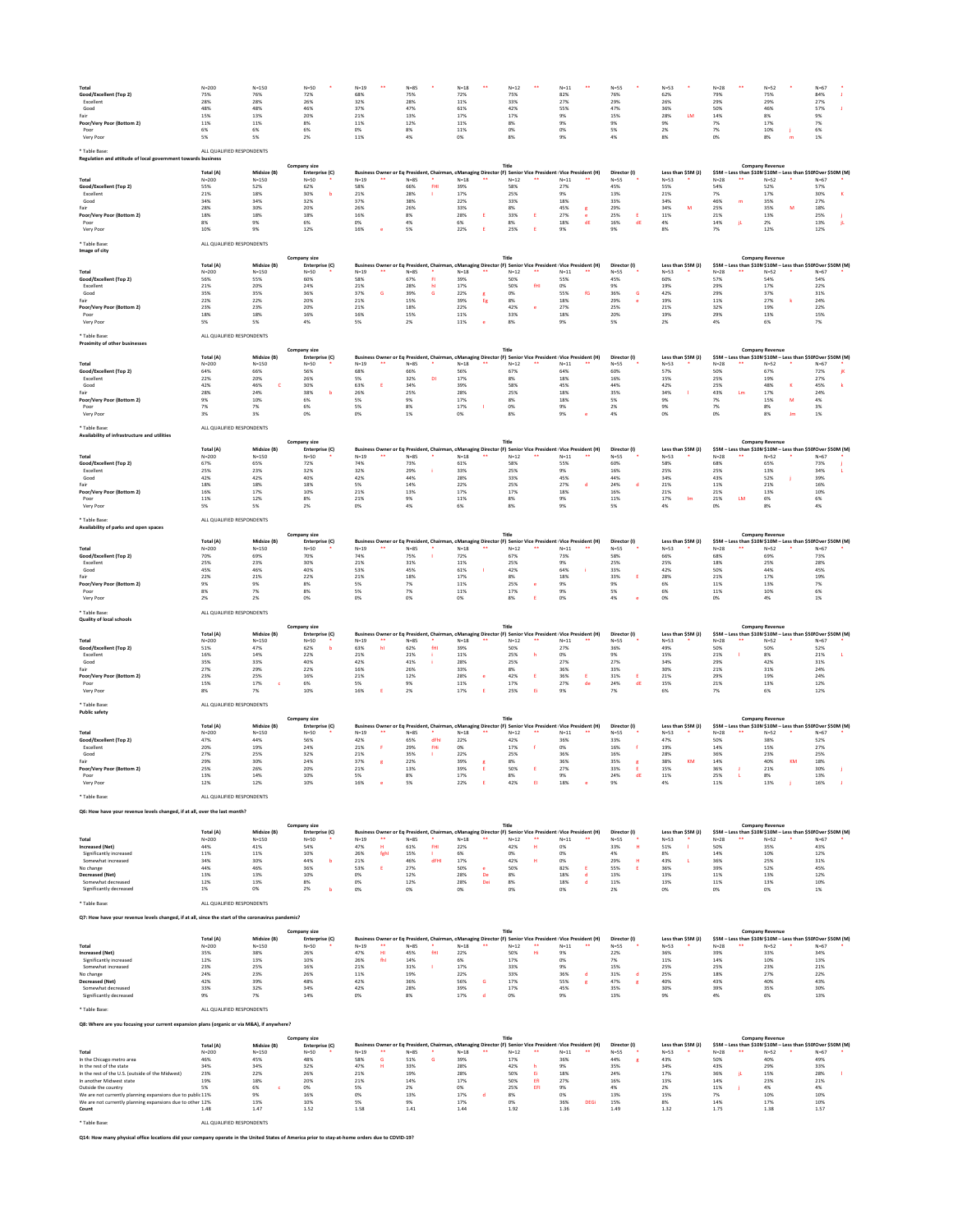\* Table Base: ALL QUALIFIED RESPONDENTS

## **Q9: When do you plan to have the following levels of staff return to the office?**

# **25% of your employees**

\* Table Base: OPERATE AT LEAST 1 PHYSICAL OFFICE IN USA

\* Table Base: OPERATE AT LEAST 1 PHYSICAL OFFICE IN USA

| 30 Days or Fewer (Net) | 24% | 23% | 2/           | 37% | 270/<br>2/70 | 12% |     | 18% | 23% | 29% | 22% | 22% | 22% |
|------------------------|-----|-----|--------------|-----|--------------|-----|-----|-----|-----|-----|-----|-----|-----|
| Immediately            | 10% | 9%  | 1.201<br>12% | 16% | 7%           | 12% |     |     | 12% | 20% | 0%  | 8%  | 8%  |
| 1-30 Days              | 14% | 14% | 14%          | 21% |              | 0%  |     |     | 12% | 10% | 22% | 14% | 14% |
| 2-3 Months             | 20% | 19% | 20%          | 11% | 23%          | 24% |     | 2/% | 15% | 25% | 19% | 16% | 18% |
| 4-6 Months             | 25% | 24% | 29%          | 37% | 24%          | 24% | 50% | 27% | 17% | 18% | 22% | 28% | 31% |
| 7-11 Months            | 18% | 18% | 18%          |     | 20%          | 18% |     | 18% | 25% | 20% | 11% | 14% | 23% |
| 1 Year+ or Never (Net) | 13% | 15% | 6%           | 11% |              | 24% | 25% |     | 19% |     | 26% | 20% | 6%  |
| One year or longer     | 11% | 13% | 6%           | 11% | <b>J</b>     | 24% | 25% | ۵%  | 15% | 6%  | 22% | 20% | 5%  |
| Never                  |     |     |              |     |              |     |     |     |     |     | 4%  |     |     |

\* Table Base: OPERATE AT LEAST 1 PHYSICAL OFFICE IN USA

\* Table Base: OPERATE AT LEAST 1 PHYSICAL OFFICE IN USA

# **Q10: Are you planning to change the amount of office space you will lease due to COVID-19?**

|                                           |           |             | <b>Company size</b> |              |            |           | Title          |                                                                                                              |              |                    |          | <b>Company Revenue</b>                                       |        |
|-------------------------------------------|-----------|-------------|---------------------|--------------|------------|-----------|----------------|--------------------------------------------------------------------------------------------------------------|--------------|--------------------|----------|--------------------------------------------------------------|--------|
|                                           | Total (A) | Midsize (B) | Enterprise (C)      |              |            |           |                | Business Owner or Eq President, Chairman, c Managing Director (F) Senior Vice President   Vice President (H) | Director (I) | Less than \$5M (J) |          | \$5M - Less than \$10M \$10M - Less than \$50 Over \$50M (M) |        |
| <b>Total</b>                              | $N = 200$ | $N = 150$   | $N = 50$            | $N=19$<br>** | $N = 85$   | N=18      | **<br>$N = 12$ | N=11                                                                                                         | $N=55$       | $N=53$             | $N = 28$ | $N=52$                                                       | $N=67$ |
| 16+ Locations (Net)                       | 22%       | 16%         | 40%                 |              | 29%<br>DHi | 28%<br>dh | 33%            | 0%                                                                                                           | 16%          | 19%                | 11%      | 25%                                                          | 27%    |
| $21+$                                     | 11%       |             | 24%                 |              | 15%        | 22%       | 17%            | 0%                                                                                                           | 5%           | 11%                | 7%       |                                                              | 16%    |
| $16 - 20$                                 | 11%       |             | 16%                 |              | 14%        |           | 17%            |                                                                                                              | 11%          | 8%                 |          | 19%                                                          | 10%    |
| 11-15                                     | 13%       | 13%         | 12%                 | 11%          | 14%        | 17%       | 25%            |                                                                                                              | 9%           | 21%                | 18%      |                                                              | 10%    |
| $6 - 10$                                  | 26%       | 26%         | 24%                 | 32%          | 33%        | 22%       | 17%            | 18%                                                                                                          | 16%          |                    | 29%      | 23%                                                          | 21%    |
| 5 or Less Locations (Net)                 | 40%       | 45%         | 24%                 | 53%          | 24%        | 33%       | 25%            | 73%<br>EFG.                                                                                                  | 58%<br>EfG.  | 28%                | 43%      | 46%                                                          | 42%    |
|                                           | 36%       | 41%         | 22%                 | 53%          | 20%        | 28%       | 25%            | <b>EFG</b><br>73%                                                                                            | 53%<br>Efg   | 25%                | 39%      | 42%                                                          | 39%    |
| 0 - workforce has always been 100% remote | 4%        |             |                     |              |            |           |                |                                                                                                              |              |                    |          |                                                              |        |

|                        |           |             | <b>Company size</b> |            |                                                                                                            |                  |                 |              |              |                    |        | <b>Company Revenue</b>                                       |        |
|------------------------|-----------|-------------|---------------------|------------|------------------------------------------------------------------------------------------------------------|------------------|-----------------|--------------|--------------|--------------------|--------|--------------------------------------------------------------|--------|
|                        | Total (A) | Midsize (B) | Enterprise (C)      |            | Business Owner or Eq President, Chairman, c Managing Director (F) Senior Vice President Vice President (H) |                  |                 |              | Director (I) | Less than \$5M (J) |        | \$5M – Less than \$10M \$10M – Less than \$50 Over \$50M (M) |        |
| <b>Total</b>           | $N = 193$ | $N = 144$   | $N=49$              | $N = 19$   | N=82                                                                                                       | $N=17$           | $N=12$<br>- ≭ ≯ | $N=11$<br>∗∗ | $N=52$       | $N=51$             | $N=27$ | $N=50$                                                       | $N=65$ |
| 30 Days or Fewer (Net) | 63%       | 60%         | 73%                 | FGI<br>84% | 70%                                                                                                        | 53%              | 50%             | 64%          | 52%          | 69%                | 59%    | 62%                                                          | 62%    |
| Immediately            | 38%       | 35%         | 47%                 | 47%        | 45%                                                                                                        | 35%              | 25%             | 18%          | 33%          | 39%                | 30%    | 36%                                                          | 43%    |
| $1-30$ Days            | 25%       | 24%         | 27%                 | 37%        | 24%                                                                                                        | 18%              | 25%             | 45%          | 19%          | 29%                | 30%    | 26%                                                          | 18%    |
| 2-3 Months             | 21%       | 23%         | 14%                 |            | 20%                                                                                                        | 35%<br><b>DH</b> | 17%             | 0%           | 29%<br>.)h   | 24%                | 22%    | 16%                                                          | 22%    |
| 4-6 Months             | 9%        | 11%         | 4%                  | 11%        |                                                                                                            | 6%               | 17%             | 27%          | 10%          | 4%                 | 11%    | 8%                                                           | 14%    |
| 7-11 Months            |           |             |                     | 0%         | 4%                                                                                                         | 0%               | 8%              | 9%           |              |                    |        | 10%<br>iM                                                    | 2%     |
| 1 Year+ or Never (Net) | 2%        |             |                     |            | 1%                                                                                                         |                  | 8%              | 0%           |              |                    | 0%     | 4%                                                           |        |
| One year or longer     | 2%        |             |                     |            | 1%                                                                                                         |                  | 8%              | 0%           |              | 0%                 | 0%     | 4%                                                           |        |
| Never                  |           |             |                     |            |                                                                                                            |                  |                 |              |              |                    |        |                                                              |        |

|           |             |                |                                                                   |        |        | <b>Title</b> |           |                                                                                                            |                    |        |           |                                                                                        |
|-----------|-------------|----------------|-------------------------------------------------------------------|--------|--------|--------------|-----------|------------------------------------------------------------------------------------------------------------|--------------------|--------|-----------|----------------------------------------------------------------------------------------|
| Total (A) | Midsize (B) | Enterprise (C) |                                                                   |        |        |              |           | Director (I)                                                                                               | Less than \$5M (J) |        |           |                                                                                        |
| $N = 193$ | $N = 144$   | $N=49$         | $N=19$                                                            | $N=82$ | $N=17$ | $N = 12$     | $N=11$    | $N=52$                                                                                                     | $N=51$             | $N=27$ | $N = 50$  | $N=65$                                                                                 |
| 39%       | 39%         | 41%            | 47%                                                               | 46%    | 29%    | 33%          | 27%       | 33%                                                                                                        | 49%                | 26%    | 38%       | 38%                                                                                    |
| 18%       | 17%         | 20%            | 21%                                                               | 17%    | 18%    | 17%          | 18%       | 19%                                                                                                        | 27%<br>- KI        | 7%     | 12%       | 20%                                                                                    |
| 21%       | 22%         | 20%            | 26%                                                               | 29%    | 12%    | 17%          | 9%        | 13%                                                                                                        | 22%                | 19%    | 26%       | 18%                                                                                    |
| 25%       | 24%         | 29%            | 37%                                                               | 23%    | 29%    | 17%          | 27%       | 23%                                                                                                        | 27%                | 33%    | 22%       | 22%                                                                                    |
| 20%       | 21%         | 16%            | 11%                                                               | 22%    | 24%    | 25%          | 18%       | 17%                                                                                                        | 16%                | 22%    | 16%       | 25%                                                                                    |
| 11%       | 11%         | 10%            | 5%                                                                | 5%     | 6%     | 8%           | 27%<br>dE | 21%                                                                                                        | 4%                 | 11%    | 14%       | 14%                                                                                    |
| 5%        | 6%          | 4%             | 0%                                                                | 4%     | 12%    | 17%<br>de    | 0%        | 6%                                                                                                         | 4%                 | 7%     | 10%<br>M  | 2%                                                                                     |
|           | 4%          | 4%             | 0%                                                                | 2%     | 12%    | 17%<br>dE    | 0%        | 4%                                                                                                         | 2%                 | 4%     | 10%<br>iM | 2%                                                                                     |
| 1%        | 1%          | 0%             | 0%                                                                | 1%     | 0%     | 0%           | 0%        | 2%                                                                                                         | 2%                 | 4%     | 0%        | 0%                                                                                     |
|           |             |                | OPERATE AT LEAST I PHYSICAL OFFICE IN USA.<br><b>Company size</b> |        |        |              |           | Business Owner or Eq President, Chairman, c Managing Director (F) Senior Vice President Vice President (H) |                    |        |           | <b>Company Revenue</b><br>\$5M - Less than \$10M \$10M - Less than \$50 Over \$50M (M) |

\* Table Base: OPERATE AT LEAST 1 PHYSICAL OFFICE IN USA

# **Q11: As of this moment, which of the following do you think each of your mayor and governor should prioritize?**

| 75% of your employees |           |             |                |          |      |                                                                                                              |    |          |    |        |    |              |      |                    |        |                 |                                                               |  |
|-----------------------|-----------|-------------|----------------|----------|------|--------------------------------------------------------------------------------------------------------------|----|----------|----|--------|----|--------------|------|--------------------|--------|-----------------|---------------------------------------------------------------|--|
|                       |           |             | Company size   |          |      |                                                                                                              |    | Title    |    |        |    |              |      |                    |        | Company Revenue |                                                               |  |
|                       | Total (A) | Midsize (B) | Enterprise (C) |          |      | Business Owner or Eq President, Chairman, c Managing Director (F) Senior Vice President   Vice President (H) |    |          |    |        |    | Director (I) |      | Less than \$5M (J) |        |                 | \$5M – Less than \$10M \$10M – Less than \$50  Over \$50M (M) |  |
| <b>Total</b>          | $N = 193$ | $N = 144$   | $N = 49$       | $N = 19$ | N=82 | $N = 17$                                                                                                     | ** | $N = 12$ | ** | $N=11$ | ** | $N=52$       | N=51 |                    | $N-27$ | $N = 50$        | $N=65$                                                        |  |
|                       |           |             |                |          |      |                                                                                                              |    |          |    |        |    |              |      |                    |        |                 |                                                               |  |

| All of your employees  |           |             |                     |               |        |          |                                                                                                           |                |              |                    |          |                                                              |
|------------------------|-----------|-------------|---------------------|---------------|--------|----------|-----------------------------------------------------------------------------------------------------------|----------------|--------------|--------------------|----------|--------------------------------------------------------------|
|                        |           |             | <b>Company size</b> |               |        |          | <b>Title</b>                                                                                              |                |              |                    |          | <b>Company Revenue</b>                                       |
|                        | Total (A) | Midsize (B) | Enterprise (C)      |               |        |          | Business Owner or Eq President, Chairman, cManaging Director (F) Senior Vice President Vice President (H) |                | Director (I) | Less than \$5M (J) |          | \$5M - Less than \$10M \$10M - Less than \$50 Over \$50M (M) |
| <b>Total</b>           | $N = 193$ | $N = 144$   | $N=49$              | $*$<br>$N=19$ | $N=82$ | $N = 17$ | $N=12$                                                                                                    | $*1$<br>$N=11$ | $N=52$       | $N = 51$           | $N=27$   | $N=50$<br>$N=65$                                             |
| 30 Days or Fewer (Net) | 16%       | 15%         | 18%                 | 26%           | 15%    | 12%      | 8%                                                                                                        | 9%             | 19%          | 27%<br><b>KM</b>   | 4%       | 16%<br>12%                                                   |
| Immediately            | 8%        |             | 12%                 | 11%           | 7%     | 6%       | 8%                                                                                                        | 9%             | 10%          | 16%                | 0%       | 6%                                                           |
| 1-30 Days              | 8%        |             | 6%                  | 16%           | 7%     | 6%       | 0%                                                                                                        | 0%             | 10%          | 12%                | 4%       | 10%                                                          |
| 2-3 Months             | 11%       | 10%         | 12%                 | 5%            | 17%    | 6%       | 0%                                                                                                        | 18%            | 6%           | 10%                | 22%      | 4%<br>12%                                                    |
| 4-6 Months             | 21%       | 22%         | 20%                 | 21%           | 22%    | 24%      | 33%                                                                                                       | 36%            | 13%          | 20%                | 15%      | 22%<br>25%                                                   |
| 7-11 Months            | 24%       | 21%         | 33%                 | 16%           | 27%    | 24%      | 17%                                                                                                       | 27%            | 23%          | 20%                | 19%      | 26%<br>28%                                                   |
| 1 Year+ or Never (Net) | 28%       | 32%         | 16%                 | 32%           | 20%    | 35%      | 42%                                                                                                       | 9%             | 38%          | 24%                | 41%<br>m | 32%<br>23%                                                   |
| One year or longer     | 20%       | 23%         | 12%                 | 21%           | 16%    | 24%      | 33%                                                                                                       | 9%             | 25%          | 20%                | 22%      | 20%<br>20%                                                   |
| Never                  |           |             | 4%                  | 11%           | 4%     | 12%      | 8%                                                                                                        | 0%             | 13%          | 4%                 | 19%      | 3%<br>12%                                                    |

\* Table Base: ALL QUALIFIED RESPONDENTS

## **Q12: In what condition do you think the following economies will be in 6 months?**

#### **Chicago's economy**

|                                                             |           | <b>Company size</b> |                |      |    |                                                                                                           |  |        |        |        |              |          |                    |        | <b>Company Revenue</b> |                                                              |  |
|-------------------------------------------------------------|-----------|---------------------|----------------|------|----|-----------------------------------------------------------------------------------------------------------|--|--------|--------|--------|--------------|----------|--------------------|--------|------------------------|--------------------------------------------------------------|--|
|                                                             | Total (A) | Midsize (B)         | Enterprise (C) |      |    | Business Owner or Eq President, Chairman, cManaging Director (F) Senior Vice President Vice President (H) |  |        |        |        | Director (I) |          | Less than \$5M (J) |        |                        | \$5M - Less than \$10M \$10M - Less than \$50 Over \$50M (M) |  |
| <b>Total</b>                                                | $N = 193$ | $N = 144$           | $N=49$         | N=19 | ** | N=82                                                                                                      |  | $N=17$ | $N=12$ | $N=11$ | $N=52$       | $N = 51$ |                    | $N=27$ | $N = 50$               | $N=65$                                                       |  |
| Plan to reduce office space (Net)                           | 40%       | 38%                 | 45%            | 42%  |    | 40%                                                                                                       |  | 29%    | 42%    | 27%    | 44%          | 45%      |                    | 44%    | 36%                    | 37%                                                          |  |
| We are planning to reduce the amount of office space 1%     |           |                     |                | 0%   |    | 1%                                                                                                        |  | U%     | 0%.    | 0%     |              | 0%       |                    |        | 0%                     |                                                              |  |
| We are planning to reduce the amount of office space 7%     |           |                     |                | 16%  |    | 7%/                                                                                                       |  | U%     | 17%    | 0%     |              | 4%       |                    | 19%    | 4%                     |                                                              |  |
| We are planning to reduce the amount of office space 13%    |           | 14%                 | 10%            | 11%  |    |                                                                                                           |  |        | 17%    | 27%    | 19%          | 10%      |                    | 22%    | 12%                    | 12%                                                          |  |
| We will maintain some amount of office space, but or 20%    |           | 18%                 | 24%            | 16%  |    | 23%                                                                                                       |  | 24%    | 8%     | 0%     | 21%          | 31%      | Km.                |        | 20%                    |                                                              |  |
| We are planning to reduce the amount of office space \18%   |           | 20%                 | 12%            | 11%  |    | 17%                                                                                                       |  | 29%    | 25%    | 9%     | 19%          | 14%      |                    | 19%    | 24%                    |                                                              |  |
| We are not planning on changing our office lease at all 32% |           | 31%                 | 35%            | 32%  |    | 33%                                                                                                       |  | 24%    | 25%    | 55%    | 29%          | 37%      |                    | 15%    | 30%                    | 35%                                                          |  |
| We are not planning on keeping any office space and pl5%    |           |                     |                |      |    |                                                                                                           |  |        |        | 9%     |              | 4%       |                    |        |                        |                                                              |  |
| We have already renegotiated or ended our lease             | 6%        |                     |                |      |    |                                                                                                           |  | 12%    |        |        |              |          |                    |        | bУ                     |                                                              |  |

|                                                          |           |             | <b>Company size</b> |                                                                                                            |      |      | <b>Title</b> |                |              |                    |        | <b>Company Revenue</b>                                       |          |
|----------------------------------------------------------|-----------|-------------|---------------------|------------------------------------------------------------------------------------------------------------|------|------|--------------|----------------|--------------|--------------------|--------|--------------------------------------------------------------|----------|
|                                                          | Total (A) | Midsize (B) | Enterprise (C)      | Business Owner or Eq President, Chairman, c Managing Director (F) Senior Vice President Vice President (H) |      |      |              |                | Director (I) | Less than \$5M (J) |        | \$5M – Less than \$10M\$10M – Less than \$50  Over \$50M (M) |          |
| <b>Total</b>                                             | $N = 200$ | $N = 150$   | $N=50$              | **<br>N=19                                                                                                 | ง=ช5 | N=18 | $N=12$<br>** | ∗∗<br>$N = 11$ | $N=55$       | $N=53$             | $N=28$ | $N = 52$                                                     | $N = 67$ |
| Limiting the spread of COVID-19                          | 29%       | 26%         | 36%                 | 32%                                                                                                        | 36%  | 28%  |              | 18%            | 22%          | 28%                | 25%    | 31%                                                          | 28%      |
| Public safety                                            | 19%       | 19%         | 20%                 |                                                                                                            | 21%  | 17%  | 25%          |                | 22%          | 19%                | 18%    | 13%                                                          | 24%      |
| Re-opening businesses and the economy                    | 16%       | 15%         | 20%                 | 16%                                                                                                        | 9%   | 17%  | 33%          |                | 20%          |                    | 14%    | 17%                                                          | 21%      |
| Renewable energy and focusing on environmental solut 10% |           |             | 12%                 | 16%                                                                                                        | 11%  |      | 8%           |                |              | 15%                |        |                                                              |          |
| Eliminating economic and racial inequalities             | 8%        |             |                     | 16%                                                                                                        | 8%   | 17%  | 8%           |                |              |                    | 18%    |                                                              |          |
| All of these should be prioritized equally               | 19%       | 23%         |                     | 16%                                                                                                        | 14%  | 17%  |              | n 70/          | 27%          | 21%                | 21%    |                                                              | 13%      |

| ------g- - --------- <sub>1</sub> |                           |             | <b>Company size</b> |        |       |          |             |        |       | <b>Title</b>                                                                                               |       |        |             |              |            |        |                    |        |           | <b>Company Revenue</b> |                                                              |     |
|-----------------------------------|---------------------------|-------------|---------------------|--------|-------|----------|-------------|--------|-------|------------------------------------------------------------------------------------------------------------|-------|--------|-------------|--------------|------------|--------|--------------------|--------|-----------|------------------------|--------------------------------------------------------------|-----|
|                                   | Total (A)                 | Midsize (B) | Enterprise (C)      |        |       |          |             |        |       | Business Owner or Eq President, Chairman, c Managing Director (F) Senior Vice President Vice President (H) |       |        |             | Director (I) |            |        | Less than \$5M (J) |        |           |                        | \$5M - Less than \$10M \$10M - Less than \$50 Over \$50M (M) |     |
| <b>Total</b>                      | $N = 200$                 | $N = 150$   | $N=50$              | $N=19$ | $**$  | $N=85$   |             | $N=18$ | $**$  | $N = 12$                                                                                                   | **    | $N=11$ | $***$       | $N=55$       | $\ast$     | $N=53$ |                    | $N=28$ | $**$      | $N=52$                 | $N=67$                                                       |     |
| Good/Very Good (Top 2)            | 56%                       | 53%         | 62%                 | 58%    |       | 73%      | <b>FGHI</b> | 39%    |       | 42%                                                                                                        |       | 27%    |             | 42%          |            | 58%    |                    | 39%    |           | 54%                    | 61%                                                          |     |
| Very good                         | 20%                       | 18%         | 26%                 | 16%    |       | 27%      |             | 11%    |       | 17%                                                                                                        |       | 9%     |             | 16%          |            | 17%    |                    | 11%    |           | 12%                    | 33%                                                          | jKL |
| Good                              | 36%                       | 35%         | 36%                 | 42%    |       | 46%      | hL          | 28%    |       | 25%                                                                                                        |       | 18%    |             | 25%          |            | 42%    |                    | 29%    |           | 42%                    | 28%                                                          |     |
| Fair                              | 28%                       | 29%         | 22%                 | 16%    |       | 20%      |             | 39%    | e     | 25%                                                                                                        |       | 64%    | <b>DEgi</b> | 33%          |            | 23%    |                    | 46%    | <b>JM</b> | 31%                    | 21%                                                          |     |
| <b>Bad/Very Bad (Bottom 2)</b>    | 17%                       | 17%         | 16%                 | 26%    |       | 7%       |             | 22%    | -e    | 33%                                                                                                        |       | 9%     |             | 25%          |            | 19%    |                    | 14%    |           | 15%                    | 18%                                                          |     |
| Bad                               | 11%                       | 11%         | 10%                 | 21%    |       | 6%       |             | 11%    |       | 17%                                                                                                        |       | 0%     |             | 15%          |            | 17%    |                    | 11%    |           | 4%                     | 10%                                                          |     |
| Very bad                          | 7%                        | 7%          | 6%                  | 5%     |       | 1%       |             | 11%    |       | 17%                                                                                                        |       | 9%     | e           | 11%          |            | 2%     |                    | 4%     |           | 12%                    | 7%                                                           |     |
| * Table Base:                     | ALL QUALIFIED RESPONDENTS |             |                     |        |       |          |             |        |       |                                                                                                            |       |        |             |              |            |        |                    |        |           |                        |                                                              |     |
| The State's economy               |                           |             |                     |        |       |          |             |        |       |                                                                                                            |       |        |             |              |            |        |                    |        |           |                        |                                                              |     |
|                                   |                           |             | <b>Company size</b> |        |       |          |             |        |       | <b>Title</b>                                                                                               |       |        |             |              |            |        |                    |        |           | <b>Company Revenue</b> |                                                              |     |
|                                   | Total (A)                 | Midsize (B) | Enterprise (C)      |        |       |          |             |        |       | Business Owner or Eq President, Chairman, c Managing Director (F) Senior Vice President Vice President (H) |       |        |             | Director (I) |            |        | Less than \$5M (J) |        |           |                        | \$5M - Less than \$10M \$10M - Less than \$50 Over \$50M (M) |     |
| <b>Total</b>                      | $N = 200$                 | $N = 150$   | $N=50$              | $N=19$ | $***$ | $N=85$   |             | $N=18$ | $***$ | $N=12$                                                                                                     | $***$ | $N=11$ | **          | $N=55$       | $\ast$     | $N=53$ |                    | $N=28$ | $***$     | $N=52$                 | $N=67$                                                       |     |
| Good/Very Good (Top 2)            | 56%                       | 54%         | 62%                 | 53%    |       | 75%      | dFGH        | 33%    |       | 42%                                                                                                        |       | 36%    |             | 42%          |            | 64%    |                    | 43%    |           | 50%                    | 60%                                                          |     |
| Very good                         | 17%                       | 12%         | 30%<br>-R           | 16%    |       | 24%      | fgh         | 6%     |       | 0%                                                                                                         |       | 0%     |             | 16%          |            | 19%    |                    | 11%    |           | 12%                    | 21%                                                          |     |
| Good                              | 40%                       | 42%         | 32%                 | 37%    |       | 52%      |             | 28%    |       | 42%                                                                                                        |       | 36%    |             | 25%          |            | 45%    |                    | 32%    |           | 38%                    | 39%                                                          |     |
| Fair                              | 26%                       | 28%         | 20%                 | 26%    |       | 16%      |             | 39%    | -E    | 42%                                                                                                        |       | 55%    | -Ei         | 27%          |            | 13%    |                    | 39%    |           | 33%                    | 25%                                                          |     |
| <b>Bad/Very Bad (Bottom 2)</b>    | 18%                       | 18%         | 18%                 | 21%    |       | 8%       |             | 28%    | -E    | 17%                                                                                                        |       | 9%     |             | 31%          |            | 23%    |                    | 18%    |           | 17%                    | 15%                                                          |     |
| Bad                               | 12%                       | 12%         | 12%                 | 16%    |       | 7%       |             | 22%    | e     | 8%                                                                                                         |       | 0%     |             | 18%          |            | 23%    | <b>LM</b>          | 11%    |           | 8%                     | 7%                                                           |     |
| Very bad                          | 6%                        | 6%          | 6%                  | 5%     |       | 1%       |             | 6%     |       | 8%                                                                                                         |       | 9%     |             | 13%          |            | 0%     |                    | 7%     |           | 10%                    | 7%                                                           |     |
| * Table Base:                     | ALL QUALIFIED RESPONDENTS |             |                     |        |       |          |             |        |       |                                                                                                            |       |        |             |              |            |        |                    |        |           |                        |                                                              |     |
| U.S. economy                      |                           |             |                     |        |       |          |             |        |       |                                                                                                            |       |        |             |              |            |        |                    |        |           |                        |                                                              |     |
|                                   |                           |             | <b>Company size</b> |        |       |          |             |        |       | <b>Title</b>                                                                                               |       |        |             |              |            |        |                    |        |           | <b>Company Revenue</b> |                                                              |     |
|                                   | Total (A)                 | Midsize (B) | Enterprise (C)      |        | $**$  |          |             |        | $***$ | Business Owner or Eq President, Chairman, c Managing Director (F) Senior Vice President Vice President (H) | $***$ |        | **          | Director (I) |            |        | Less than \$5M (J) |        | $***$     |                        | \$5M - Less than \$10M \$10M - Less than \$50 Over \$50M (M) |     |
| <b>Total</b>                      | $N = 200$                 | $N = 150$   | $N=50$              | $N=19$ |       | $N = 85$ |             | $N=18$ |       | $N = 12$                                                                                                   |       | $N=11$ |             | $N=55$       |            | $N=53$ |                    | $N=28$ |           | $N=52$                 | $N = 67$                                                     |     |
| Good/Very Good (Top 2)            | 60%                       | 57%         | 66%                 | 63%    |       | 71%      | HI          | 56%    |       | 58%                                                                                                        |       | 36%    |             | 47%          |            | 62%    |                    | 54%    |           | 58%                    | 61%                                                          |     |
| Very good                         | 26%                       | 24%         | 30%                 | 21%    |       | 33%      | Hi          | 28%    | -h    | 33%                                                                                                        |       | 0%     |             | 18%          |            | 23%    |                    | 25%    |           | 21%                    | 31%                                                          |     |
| Good                              | 34%                       | 33%         | 36%                 | 42%    |       | 38%      |             | 28%    |       | 25%                                                                                                        |       | 36%    |             | 29%          |            | 40%    |                    | 29%    |           | 37%                    | 30%                                                          |     |
| Fair                              | 26%                       | 26%         | 24%                 | 11%    |       | 22%      |             | 22%    |       | 17%                                                                                                        |       | 55%    | <b>DEfg</b> | 33%          | d          | 21%    |                    | 25%    |           | 31%                    | 25%                                                          |     |
| <b>Bad/Very Bad (Bottom 2)</b>    | 15%                       | 17%         | 10%                 | 26%    |       | 7%       |             | 22%    | e     | 25%                                                                                                        | e e   | 9%     |             | 20%          |            | 17%    |                    | 21%    |           | 12%                    | 13%                                                          |     |
| Bad                               | 11%                       | 12%         | 8%                  | 21%    |       | 6%       |             | 22%    |       | 17%                                                                                                        |       | 0%     |             | 13%          |            | 15%    |                    | 18%    |           | 6%                     | 9%                                                           |     |
| Very bad                          | 4%                        | 5%          | 2%                  | 5%     |       | 1%       |             | 0%     |       | 8%                                                                                                         |       | 9%     |             | 7%           | $\epsilon$ | 2%     |                    | 4%     |           | 6%                     | 4%                                                           |     |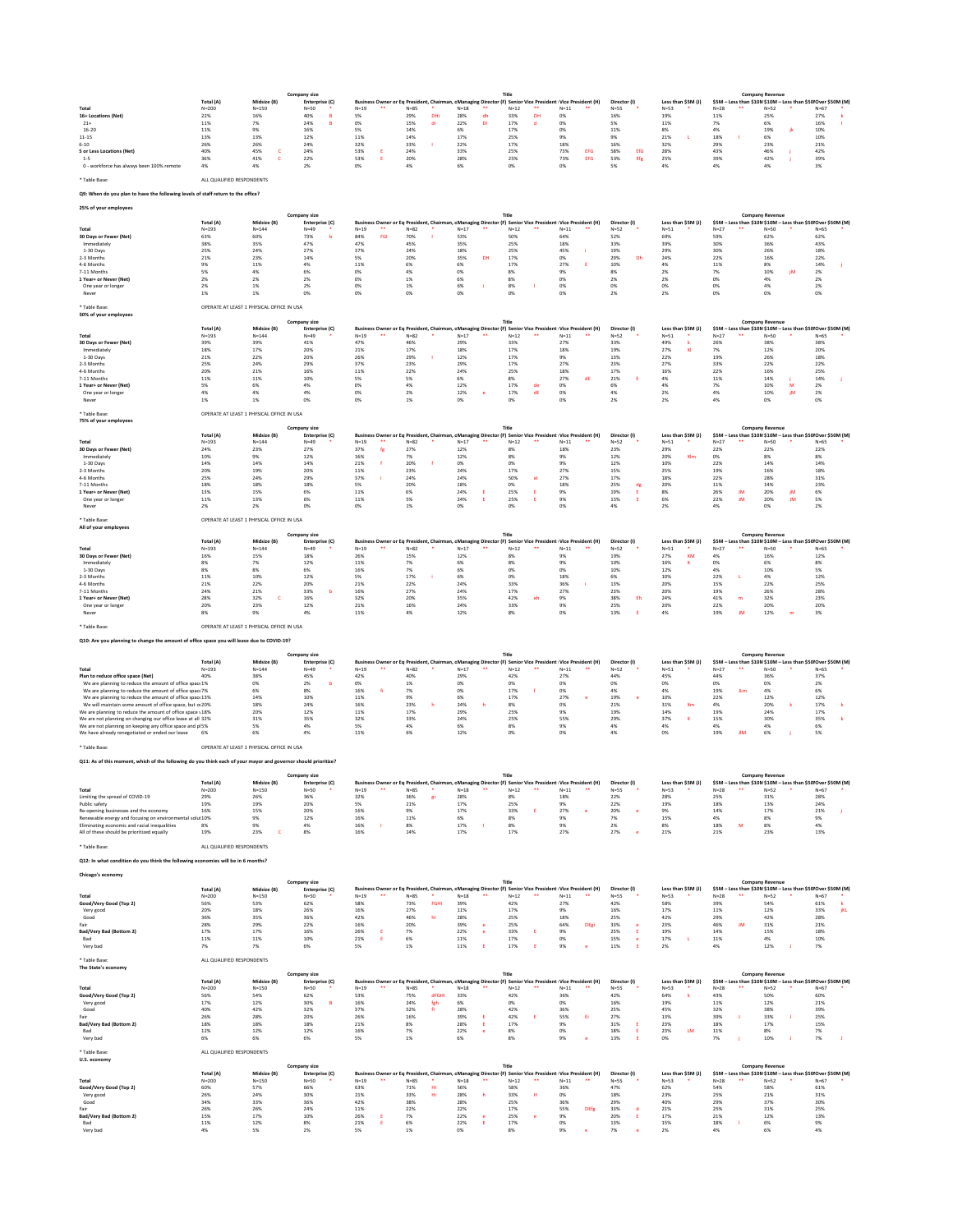|  | Global economy |
|--|----------------|
|--|----------------|

\* Table Base: ALL QUALIFIED RESPONDENTS

## **Q114: Who do you think is responsible for the ongoing, poor relationship between Mayor Lori Lightfoot and the Chicago Teachers Union?**

\* Table Base: ALL QUALIFIED RESPONDENTS

### Q115: You may have heard that there is a bill pending in the Illinois state legislature that would remove the Chicago mayor's power to appoint members of the Chicago Board of Education. Instead, board members would be elec

\* Table Base: ALL QUALIFIED RESPONDENTS

## **Q116: How would you rate the handling of the COVID-19 vaccine rollout by each of the following officials?**

### **U.S. federal government officials**

\* Table Base: ALL QUALIFIED RESPONDENTS

### \* Table Base: ALL QUALIFIED RESPONDENTS

|                                |           |             | Company size   |          |      |      | Title                                                                                                     |          |              |        |                    |        | <b>Company Revenue</b>                                       |     |        |  |
|--------------------------------|-----------|-------------|----------------|----------|------|------|-----------------------------------------------------------------------------------------------------------|----------|--------------|--------|--------------------|--------|--------------------------------------------------------------|-----|--------|--|
|                                | Total (A) | Midsize (B) | Enterprise (C) |          |      |      | Business Owner or Eq President, Chairman, cManaging Director (F) Senior Vice President Vice President (H) |          | Director (I) |        | Less than $$5M(J)$ |        | \$5M - Less than \$10M \$10M - Less than \$50 Over \$50M (M) |     |        |  |
| <b>Total</b>                   | $N = 200$ | $N = 150$   | N=50           | $N = 19$ | N=85 | N=18 | $N=12$                                                                                                    | $N = 11$ | $N = 55$     | $N=53$ |                    | $N=28$ | $N=52$                                                       |     | $N=67$ |  |
| Good/Very Good (Top 2)         | 48%       | 47%         | 50%            | 53%      | 59%  | 44%  | 33%                                                                                                       | 27%      | 36%          | 49%    |                    | 54%    | 35%                                                          |     | 54%    |  |
| Very good                      | 14%       | 13%         | 18%            | 11%      | 25%  | 6%   |                                                                                                           |          |              | 21%    |                    | 21%    | 8%                                                           |     | 10%    |  |
| Good                           | 34%       | 34%         | 32%            | 42%      | 34%  | 39%  | 25%                                                                                                       | 27%      | 31%          | 28%    |                    | 32%    | 27%                                                          |     | 43%    |  |
| Fair                           | 36%       | 37%         | 30%            | 42%      | 28%  | 33%  | 50%                                                                                                       | 55%      | 38%          | 38%    |                    | 21%    | 56%                                                          | іКМ | 24%    |  |
| <b>Bad/Very Bad (Bottom 2)</b> | 17%       | 16%         | 20%            | 5%       | 13%  | 22%  | 17%                                                                                                       | 18%      | 25%          | 13%    |                    | 25%    | 10%                                                          |     | 22%    |  |
| Bad                            | 13%       | 11%         | 16%            | 0%       | 12%  | 17%  |                                                                                                           | 18%      | 16%          |        |                    | 18%    | 8%                                                           |     | 16%    |  |
| Very bad                       |           | 5%          |                | 5%       |      | 6%   |                                                                                                           |          |              |        |                    | 7%     | 2%                                                           |     |        |  |

\* Table Base: ALL QUALIFIED RESPONDENTS

## **Q117: When do you think large gatherings (e.g., concerts, sports games) should resume in Chicago given each of the following situations?**

#### **With limits to the number of attendees**

|                                                           |           |              | <b>Company size</b> |        |    |          |      |    | <b>Title</b>                                                                                              |    |        |       |              |        |                     |                    | <b>Company Revenue</b> |                                                              |  |
|-----------------------------------------------------------|-----------|--------------|---------------------|--------|----|----------|------|----|-----------------------------------------------------------------------------------------------------------|----|--------|-------|--------------|--------|---------------------|--------------------|------------------------|--------------------------------------------------------------|--|
|                                                           | Total (A) | Midsize (B)  | Enterprise (C)      |        |    |          |      |    | Business Owner or Eq President, Chairman, cManaging Director (F) Senior Vice President Vice President (H) |    |        |       | Director (I) |        | Less than $$5M$ (J) |                    |                        | \$5M – Less than \$10M \$10M – Less than \$50 Over \$50M (M) |  |
| <b>Total</b>                                              | $N = 200$ | $N = 150$    | $N=50$              | $N=19$ | ** | $N = 85$ | N=18 | ** | $N = 12$                                                                                                  | ** | $N=11$ | $***$ | $N=55$       | $N=53$ |                     | N=28               | $N=52$                 | $N=67$                                                       |  |
| Mostly the Chicago Teachers Union                         | 28%       | 31%          | 20%                 | 42%    |    | 22%      | 33%  |    | 67%                                                                                                       |    | 36%    |       | 20%          |        |                     | ∕ח∩ר<br><b>29%</b> | 31%                    | 33%                                                          |  |
| Both Mayor Lori Lightfoot and the Chicago Teachers Ur 56% |           | 53%          | 64%                 |        |    | 62%      |      |    | 17%                                                                                                       |    | 64%    |       | 60%          |        |                     | 32%                |                        | 54%                                                          |  |
| Mostly Mayor Lori Lightfoot                               |           | 170/<br>1/70 | 16%                 |        |    | 15%      | 11%  |    | 17%                                                                                                       |    |        |       | 20%          |        |                     |                    |                        | 13%                                                          |  |

|                      |           |             | <b>Company size</b> |              |                                                                                                              |        |       |          |    |        |    |              |        |                    |        |    | <b>Company Revenue</b>                                       |        |  |
|----------------------|-----------|-------------|---------------------|--------------|--------------------------------------------------------------------------------------------------------------|--------|-------|----------|----|--------|----|--------------|--------|--------------------|--------|----|--------------------------------------------------------------|--------|--|
|                      | Total (A) | Midsize (B) | Enterprise (C)      |              | Business Owner or Eq President, Chairman, c Managing Director (F) Senior Vice President   Vice President (H) |        |       |          |    |        |    | Director (I) |        | Less than \$5M (J, |        |    | \$5M - Less than \$10M \$10M - Less than \$50 Over \$50M (M) |        |  |
| <b>Total</b>         | $N = 200$ | $N = 150$   | $N=50$              | $N=19$<br>** | ง=85                                                                                                         | $N=18$ | **    | $N = 12$ | ** | $N=11$ | ** | N=55         | $N=53$ |                    | $N=28$ | ∗∗ | $N=52$                                                       | $N=67$ |  |
| <b>Support (Net)</b> | 79%       | 78%         | 80%                 | 74%          | 79%                                                                                                          | 56%    |       | 83%      |    | 91%    |    | 84%          | 77%    |                    | 86%    |    | 79%                                                          | 76%    |  |
| Strongly support     | 29%       | 29%         | 28%                 | 37%          | 24%                                                                                                          | 33%    |       | 25%      |    | 18%    |    | 35%          | 17%    |                    | 36%    |    | 23%                                                          | 39%    |  |
| Somewhat support     | 50%       | 49%         | 52%                 | 37%          | 55%                                                                                                          | 22%    |       | 58%      |    | 73%    |    | 49%          | 60%    |                    | 50%    |    | 56%                                                          | 37%    |  |
| <b>Oppose (Net)</b>  | 22%       | 22%         | 20%                 | 26%          | 21%                                                                                                          | 44%    |       | 17%      |    |        |    | 16%          | 23%    |                    | 14%    |    | 21%                                                          | 24%    |  |
| Somewhat oppose      | 14%       | 15%         | 10%                 | 11%          | 12%                                                                                                          | 39%    | dEgh' | 8%       |    |        |    | 13%          | 13%    |                    | 70/    |    | 15%                                                          | 16%    |  |
| Strongly oppose      | 8%        |             | 10%                 | 16%          |                                                                                                              |        |       |          |    |        |    |              |        |                    |        |    |                                                              |        |  |

### \* Table Base: ALL QUALIFIED RESPONDENTS

|                            |           |             | <b>Company size</b> |        |    |          |        |     |                                                                                                           |          |              |                     |          | <b>Company Revenue</b> |                                                             |  |
|----------------------------|-----------|-------------|---------------------|--------|----|----------|--------|-----|-----------------------------------------------------------------------------------------------------------|----------|--------------|---------------------|----------|------------------------|-------------------------------------------------------------|--|
|                            | Total (A) | Midsize (B) | Enterprise (C)      |        |    |          |        |     | Business Owner or Eq President, Chairman, cManaging Director (F) Senior Vice President Vice President (H) |          | Director (I) | Less than $$5M$ (J) |          |                        | \$5M – Less than \$10M\$10M – Less than \$50 Over \$50M (M) |  |
| <b>Total</b>               | $N = 200$ | $N = 150$   | $N=50$              | $N=19$ | ∗∗ | $N = 85$ | $N=18$ |     | N=12                                                                                                      | $N = 11$ | $N = 55$     | $N = 53$            | $N = 28$ | $N=52$                 | $N=67$                                                      |  |
| Good / Excellent (Top 2)   | 56%       | 53%         | 62%                 | 37%    |    | 69%      | 33%    |     | 58%                                                                                                       | 64%      | 45%          |                     | 50%      | 62%                    | 58%                                                         |  |
| Excellent                  | 17%       | 15%         | 22%                 |        |    | 22%      |        |     | 17%                                                                                                       |          | 15%          | 11%                 | 21%      | 13%                    | 21%                                                         |  |
| Good                       | 39%       | 39%         | 40%                 | 32%    |    | 47%      |        |     | 42%                                                                                                       | 64%      | 31%          | 38%                 | 29%      | 48%                    | 37%                                                         |  |
| Fair                       | 25%       | 27%         | 16%                 | 37%    |    | 16%      | 33%    |     | 33%                                                                                                       | 36%      | 25%          | 30%                 | 21%      | 25%                    | 21%                                                         |  |
| Poor / Terrible (Bottom 2) | 20%       | 19%         | 22%                 | 26%    |    | 14%      | 33%    |     | 8%                                                                                                        |          | 29%          | 417                 | 29%      | 13%                    | 21%                                                         |  |
| Poor                       | 15%       | 15%         | 14%                 | 21%    |    |          | 33%    | EGH |                                                                                                           |          | 20%          | 17%                 | 21%      | 8%                     | 15%                                                         |  |
| Terrible                   |           |             |                     |        |    |          |        |     |                                                                                                           |          |              |                     |          |                        |                                                             |  |

|                            |           |             | <b>Company size</b> |                                                                                                             |      |          |                |          |    |              |        |                    |        | <b>Company Revenue</b>                                      |        |  |
|----------------------------|-----------|-------------|---------------------|-------------------------------------------------------------------------------------------------------------|------|----------|----------------|----------|----|--------------|--------|--------------------|--------|-------------------------------------------------------------|--------|--|
|                            | Total (A) | Midsize (B) | Enterprise (C)      | Business Owner or Eq President, Chairman, cManaging Director (F) Senior Vice President   Vice President (H) |      |          |                |          |    | Director (I) |        | Less than \$5M (J) |        | \$5M – Less than \$10M\$10M – Less than \$50 Over \$50M (M) |        |  |
| <b>Total</b>               | $N = 200$ | $N = 150$   | N=50                | $N=19$<br>**                                                                                                | 85=٧ | $N = 18$ | **<br>$N = 12$ | $N = 11$ | ** | $N=55$       | $N=53$ |                    | $N=28$ | $N=52$                                                      | $N=67$ |  |
| Good / Excellent (Top 2)   | 61%       | 59%         | 66%                 | 53%                                                                                                         | 75%  | 33%      | 58%            | 55%      |    | 51%          | 53%    |                    | 61%    | 62%                                                         | 66%    |  |
| Excellent                  | 25%       | 20%         | 38%                 | 16%                                                                                                         | 29%  | 17%      | 33%            |          |    | 24%          | 17%    |                    | 21%    | 19%                                                         | 36%    |  |
| Good                       | 36%       | 39%         | 28%                 | 37%                                                                                                         | 46%  | 17%      | 25%            | 45%      |    | 27%          | 36%    |                    | 39%    | 42%                                                         | 30%    |  |
| Fair                       | 19%       | 20%         | 16%                 | 21%                                                                                                         | 9%   | 39%      | 17%            | 27%      |    | 25%          | 20%    |                    | 18%    | 19%                                                         | 13%    |  |
| Poor / Terrible (Bottom 2) | 21%       | 21%         | 18%                 | 26%                                                                                                         | 15%  | 28%      | 25%            | 18%      |    | 24%          | 21%    |                    | 21%    | 19%                                                         | 21%    |  |
| Poor                       | 14%       | 13%         | 14%                 | 11%                                                                                                         | 15%  | 17%      |                |          |    | 15%          | 19%    |                    | 14%    | 10%                                                         |        |  |
| Terrible                   |           |             |                     |                                                                                                             |      | 11%      |                |          |    |              |        |                    |        | 10%                                                         |        |  |

| Local (Chicago) officials  |           |             |                |        |    |          |                                                                                                           |             |      |     |        |    |              |     |        |                    |          |    |                        |                                                              |     |
|----------------------------|-----------|-------------|----------------|--------|----|----------|-----------------------------------------------------------------------------------------------------------|-------------|------|-----|--------|----|--------------|-----|--------|--------------------|----------|----|------------------------|--------------------------------------------------------------|-----|
|                            |           |             | Company size   |        |    |          |                                                                                                           |             |      |     |        |    |              |     |        |                    |          |    | <b>Company Revenue</b> |                                                              |     |
|                            | Total (A) | Midsize (B) | Enterprise (C) |        |    |          | Business Owner or Eq President, Chairman, cManaging Director (F) Senior Vice President Vice President (H) |             |      |     |        |    | Director (I) |     |        | Less than \$5M (J) |          |    |                        | \$5M - Less than \$10M \$10M - Less than \$50 Over \$50M (M) |     |
| Total                      | $N = 200$ | $N = 150$   | $N=50$         | $N=19$ | ** | $N = 85$ | $N = 18$                                                                                                  | **          | N=12 | **  | $N=11$ | ** | $N=55$       |     | $N=53$ |                    | $N = 28$ | ∗∗ | $N=52$                 | $N=67$                                                       |     |
| Good / Excellent (Top 2)   | 56%       | 56%         | 54%            | 63%    |    | 66%      | 33%                                                                                                       |             | 50%  |     | 73%    |    | 42%          |     | 51%    |                    | 50%      |    | 52%                    | 64%                                                          |     |
| Excellent                  | 17%       | 13%         | 26%            | 32%    |    | 24%      | 6%                                                                                                        |             | 8%   |     | 9%     |    |              |     | 11%    |                    | 11%      |    | 12%                    | 27%                                                          | JkL |
| Good                       | 39%       | 43%         | 28%            | 32%    |    | 42%      | 28%                                                                                                       |             | 42%  |     | 64%    |    | 35%          |     | 40%    |                    | 39%      |    | 40%                    | 37%                                                          |     |
| Fair                       | 21%       | 19%         | 26%            | 5%     |    | 21%      | 44%                                                                                                       | <b>DEGi</b> | 8%   |     | 18%    |    | 22%          |     | 26%    |                    | 21%      |    | 27%                    | 12%                                                          |     |
| Poor / Terrible (Bottom 2) | 24%       | 25%         | 20%            | 32%    |    | 13%      | 22%                                                                                                       |             | 42%  | Eh. | 9%     |    | 36%          | -Eh | 23%    |                    | 29%      |    | 21%                    | 24%                                                          |     |
| Poor                       | 17%       | 17%         | 16%            | 21%    |    | 12%      | 11%                                                                                                       |             | 25%  |     |        |    | 27%          |     | 17%    |                    | 21%      |    | 13%                    | 18%                                                          |     |
| Terrible                   | 7%        | 7%          | 4%             | 11%    |    | 1%       | 11%                                                                                                       |             | 17%  |     | 9%     |    |              |     | 6%     |                    | 7%       |    | 8%                     |                                                              |     |
|                            |           |             |                |        |    |          |                                                                                                           |             |      |     |        |    |              |     |        |                    |          |    |                        |                                                              |     |

| In 3 months of fewer (Net)                                 | 24% | 21% | 32% | 220<br>32% | <b>25%</b>        | 28%         | 220<br>33%   | $\sim$ $\sim$ $\prime$<br>2/70 | 16%            | 220<br>32% | 0 <sup>0</sup><br>18% |      | ᆂᄀᄾ  |
|------------------------------------------------------------|-----|-----|-----|------------|-------------------|-------------|--------------|--------------------------------|----------------|------------|-----------------------|------|------|
| Immediately                                                |     |     | 14% | 16%        |                   |             | 17%          |                                | 0 <sup>0</sup> | 13%        | 4%                    |      |      |
| In 1 to 3 months                                           | 15% | 14% | 18% | 16%        | 16%               | 28%         | 17%          | 18%                            |                |            | 14%                   |      | 10%  |
| In 4 to 6 months                                           | 18% | 19% | 14% | 11%        | 16%               | 2270        | 17%          | 36%                            | 18%            | 11%        | 21%                   | TO X | 24%  |
| In 7 to 11 months                                          | 17% | 17% | 14% | 21%        | 20%               | T T N       | $\sim$<br>U% | 18%                            | 15%            | 23%        | 14%                   |      | 16%  |
| In 1 year or longer                                        | 17% | 19% |     | 32%        | 13%               | 1/70        | 8%           |                                | 200<br>ZU70    | 11%        | ∕ ∩ ∩י<br><b>29%</b>  | TO X | 16%  |
| Only when a certain percentage of the population has k 25% |     | 23% | 32% |            | $\sim$ 0.1<br>ZD% | <b>2270</b> | 42%          |                                | 31%            | 23%        | 18%                   |      | Z470 |

|                                                           |           |             | <b>Company size</b> |              |          |        | Title                                                                                                      |          |              |                    |             | <b>Company Revenue</b>                                       |          |
|-----------------------------------------------------------|-----------|-------------|---------------------|--------------|----------|--------|------------------------------------------------------------------------------------------------------------|----------|--------------|--------------------|-------------|--------------------------------------------------------------|----------|
|                                                           | Total (A) | Midsize (B) | Enterprise (C)      |              |          |        | Business Owner or Eq President, Chairman, c Managing Director (F) Senior Vice President Vice President (H) |          | Director (I) | Less than \$5M (J) |             | \$5M - Less than \$10M \$10M - Less than \$50 Over \$50M (M) |          |
| <b>Total</b>                                              | $N = 200$ | $N = 150$   | $N=50$              | $N=19$<br>** | $N = 85$ | $N=18$ | $N=12$<br>⋇⋇                                                                                               | $N = 11$ | $N = 55$     | $N=53$             | $N=28$      | $N=52$                                                       | $N = 67$ |
| In 3 months of fewer (Net)                                | 53%       | 50%         | 62%                 | 53%          | 48%      | 61%    | 67%                                                                                                        | 73%      | 51%          | 53%                | 36%         | 52%                                                          | 61%      |
| Immediately                                               | 23%       | 21%         | 26%                 | 32%          | 15%      | 28%    | 42%                                                                                                        | 18%      | 25%          | 21%                | 14%         | 17%                                                          | 31%      |
| In 1 to 3 months                                          | 31%       | 29%         | 36%                 | 21%          | 33%      | 33%    | 25%                                                                                                        | 55%      | 25%          | 32%                | 21%         | 35%                                                          | 30%      |
| In 4 to 6 months                                          | 25%       | 26%         | 20%                 | 37%          | 24%      | 28%    | 17%                                                                                                        | 18%      | 24%          | 23%                | 43%<br>il M | 19%                                                          | 22%      |
| In 7 to 11 months                                         | 9%        |             |                     |              |          |        |                                                                                                            | 0%       | 11%          |                    | 14%         |                                                              |          |
| In 1 year or longer                                       |           |             |                     |              |          |        |                                                                                                            |          |              |                    | 0%          |                                                              |          |
| Only when a certain percentage of the population has k12% |           | 11%         | 12%                 |              |          |        |                                                                                                            |          | 15%          |                    |             |                                                              | 10%      |

\* Table Base: ALL QUALIFIED RESPONDENTS

**Q118: Are you currently eligible to receive a COVID-19 vaccine?**

| . <del>.</del>                                           |           |             |                     |        |    |        |                                                                                                            |    |              |        |    |              |          |                    |        |                        |                                                              |  |
|----------------------------------------------------------|-----------|-------------|---------------------|--------|----|--------|------------------------------------------------------------------------------------------------------------|----|--------------|--------|----|--------------|----------|--------------------|--------|------------------------|--------------------------------------------------------------|--|
| With social distancing and masks                         |           |             |                     |        |    |        |                                                                                                            |    |              |        |    |              |          |                    |        |                        |                                                              |  |
|                                                          |           |             | <b>Company size</b> |        |    |        |                                                                                                            |    | <b>Title</b> |        |    |              |          |                    |        | <b>Company Revenue</b> |                                                              |  |
|                                                          | Total (A) | Midsize (B) | Enterprise (C)      |        |    |        | Business Owner or Eq President, Chairman, c Managing Director (F) Senior Vice President Vice President (H) |    |              |        |    | Director (I) |          | Less than \$5M (J) |        |                        | \$5M - Less than \$10M \$10M - Less than \$50 Over \$50M (M) |  |
| <b>Total</b>                                             | $N = 200$ | $N = 150$   | $N=50$              | $N=19$ | ** | $N=85$ | $N=18$                                                                                                     | ** | $N=12$       | $N=11$ | ** | $N=55$       | $N = 53$ |                    | $N=28$ | $N=52$                 | $N=67$                                                       |  |
| In 3 months of fewer (Net)                               | 46%       | 41%         | 60%                 | 42%    |    | 39%    | 61%                                                                                                        |    | 42%          | 64%    |    | 49%          | 49%      |                    | 21%    | 48%                    | 51%                                                          |  |
| Immediately                                              | 20%       | 17%         | 30%                 | 21%    |    | 15%    | 33%                                                                                                        |    | 25%          | 18%    |    | 22%          | 23%      |                    | 11%    | 17%                    | 24%                                                          |  |
| In 1 to 3 months                                         | 26%       | 24%         | 30%                 | 21%    |    | 24%    | 28%                                                                                                        |    | 17%          | 45%    |    | 27%          | 26%      |                    | 11%    | 31%                    | 27%                                                          |  |
| In 4 to 6 months                                         | 31%       | 34%         | 22%                 | 37%    |    | 33%    | 22%                                                                                                        |    | 33%          | 9%     |    | 33%          | 30%      |                    | 46%    | 27%                    | 28%                                                          |  |
| In 7 to 11 months                                        | 12%       | 13%         |                     | 11%    |    | 14%    | 11%                                                                                                        |    | 8%           | 18%    |    | 7%           | 11%      |                    | 21%    | 12%                    |                                                              |  |
| In 1 year or longer                                      |           | 7%          |                     | 11%    |    |        | 0%                                                                                                         |    | 8%           | 0%     |    |              | 4%       |                    | 4%     | 6%                     |                                                              |  |
| Only when a certain percentage of the population has k7% |           | 5%          | 10%                 | 0%     |    |        |                                                                                                            |    | 8%           | 9%     |    |              |          |                    |        | 8%                     |                                                              |  |
|                                                          |           |             |                     |        |    |        |                                                                                                            |    |              |        |    |              |          |                    |        |                        |                                                              |  |

| * Table Base:                          | ALL QUALIFIED RESPONDENTS |             |                |                |          |              |              |                                                                                                            |              |                    |          |                        |                                                               |
|----------------------------------------|---------------------------|-------------|----------------|----------------|----------|--------------|--------------|------------------------------------------------------------------------------------------------------------|--------------|--------------------|----------|------------------------|---------------------------------------------------------------|
| With no social distancing restrictions |                           |             |                |                |          |              |              |                                                                                                            |              |                    |          |                        |                                                               |
|                                        |                           |             | Company size   |                |          |              | Title        |                                                                                                            |              |                    |          | <b>Company Revenue</b> |                                                               |
|                                        | Total (A)                 | Midsize (B) | Enterprise (C) |                |          |              |              | Business Owner or Eq President, Chairman, c Managing Director (F) Senior Vice President Vice President (H) | Director (I) | Less than \$5M (J) |          |                        | \$5M – Less than \$10M \$10M – Less than \$50  Over \$50M (M) |
| <b>Total</b>                           | $N = 200$                 | $N = 150$   | $N = 50$       | **<br>$N = 19$ | $N = 85$ | $N=18$<br>** | **<br>$N=12$ | **<br>$N=11$                                                                                               | $N = 55$     | $N=53$             | $N = 28$ | $N = 52$               | $N = 67$                                                      |

\* Table Base: ALL QUALIFIED RESPONDENTS

**Q119: You indicated you are eligible to receive the COVID-19 vaccine but have yet to receive the vaccine. When are you scheduled to receive your first dose of the COVID-19 vaccine?**

|                                                              |           |             | <b>Company size</b> |          |    |          |                                                                                                            |                |        |              |                   |        | <b>Company Revenue</b> |                                                              |
|--------------------------------------------------------------|-----------|-------------|---------------------|----------|----|----------|------------------------------------------------------------------------------------------------------------|----------------|--------|--------------|-------------------|--------|------------------------|--------------------------------------------------------------|
|                                                              | Total (A) | Midsize (B) | Enterprise (C)      |          |    |          | Business Owner or Eq President, Chairman, c Managing Director (F) Senior Vice President Vice President (H) |                |        | Director (I) | Less than \$5M (J |        |                        | \$5M - Less than \$10M \$10M - Less than \$50 Over \$50M (M) |
| <b>Total</b>                                                 | $N = 200$ | $N = 150$   | $N=50$              | $N = 19$ | ** | $N = 85$ | $N=18$<br>**                                                                                               | **<br>$N = 12$ | $N=11$ | N=55         | $N = 53$          | $N=28$ | $N=52$                 | $N=67$                                                       |
| <b>Vaccinated (Net)</b>                                      | 33%       | 33%         | 32%                 | 32%      |    | 38%      | 33%                                                                                                        | 33%            | 45%    | 22%          | 32%               | 46%    | 31%                    | 28%                                                          |
| Yes, and I have received my first or complete COVID-19 29%   |           | 29%         | 30%                 | 26%      |    | 33%      | 28%                                                                                                        | 33%            | 45%    | 20%          | 30%               | 43%    | 23%                    | 27%                                                          |
| Yes, but I have yet to receive my first dose                 | 45%       | 43%         | 52%                 | 26%      |    | 54%      | 50%                                                                                                        | 42%            | 18%    | 42%          | 53%               | 36%    | 44%                    | 43%                                                          |
| Yes, but I do not plan to be vaccinated                      | 6%        |             | 2%                  | 26%      |    |          |                                                                                                            |                |        |              | 6%                | 11%    |                        |                                                              |
| No, but due to a special circumstance (e.g., health issue 4% |           |             | 2%                  |          |    |          |                                                                                                            |                |        |              |                   |        |                        |                                                              |
| No, and I have not received a COVID-19 vaccine dose 16%      |           | 16%         | 14%                 | 16%      |    |          | 11%                                                                                                        | 25%            |        | 27%          | 8%                |        | 21%                    | 21%                                                          |
| Not sure                                                     |           |             |                     |          |    |          |                                                                                                            |                |        |              |                   |        |                        |                                                              |

|                   |           |             | <b>Company size</b> |            |          |     | <b>Title</b>                                                                                               |                |              |                    | <b>Company Revenue</b>                                       |                       |
|-------------------|-----------|-------------|---------------------|------------|----------|-----|------------------------------------------------------------------------------------------------------------|----------------|--------------|--------------------|--------------------------------------------------------------|-----------------------|
|                   | Total (A) | Midsize (B) | Enterprise (C)      |            |          |     | Business Owner or Eq President, Chairman, c Managing Director (F) Senior Vice President Vice President (H) |                | Director (I) | Less than \$5M (J) | \$5M – Less than \$10M \$10M – Less than \$50 Over \$50M (M) |                       |
| <b>Total</b>      | $N=90$    | $N=64$      | $N=26$<br>**        | **<br>N=5. | $N = 46$ |     | **                                                                                                         | $***$<br>$N=2$ | $N=23$<br>** | $N=28$             | $N=23$<br>$N=10$                                             | $N=29$<br>**<br>$***$ |
| 1 month or less   | 44%       | 38%         | 62%                 | 80%        | 35%      | 44% | 0%                                                                                                         |                | 70%          | 46%                | 50%<br>35%                                                   | 48%                   |
| Less than 2 weeks | 11%       | 11%         | 12%                 |            | 9%       | 22% | 0%                                                                                                         | 0%             | 17%          | 18%                | 10%<br>0%                                                    | 14%                   |
| 3-4 weeks         | 33%       | 27%         | 50%                 | 80%<br>EfG | 26%      | 22% | 0%                                                                                                         | 0%             | 52%          | 29%                | 40%<br>35%                                                   | 34%                   |
| 5-6 weeks         | 21%       | 23%         | 15%                 |            | 28%      | 11% | 80%                                                                                                        |                |              | 14%                | 30%<br>26%                                                   | 21%                   |
| 7-8 weeks         | 7%        |             |                     |            | 13%      |     |                                                                                                            |                |              |                    | 0%                                                           |                       |